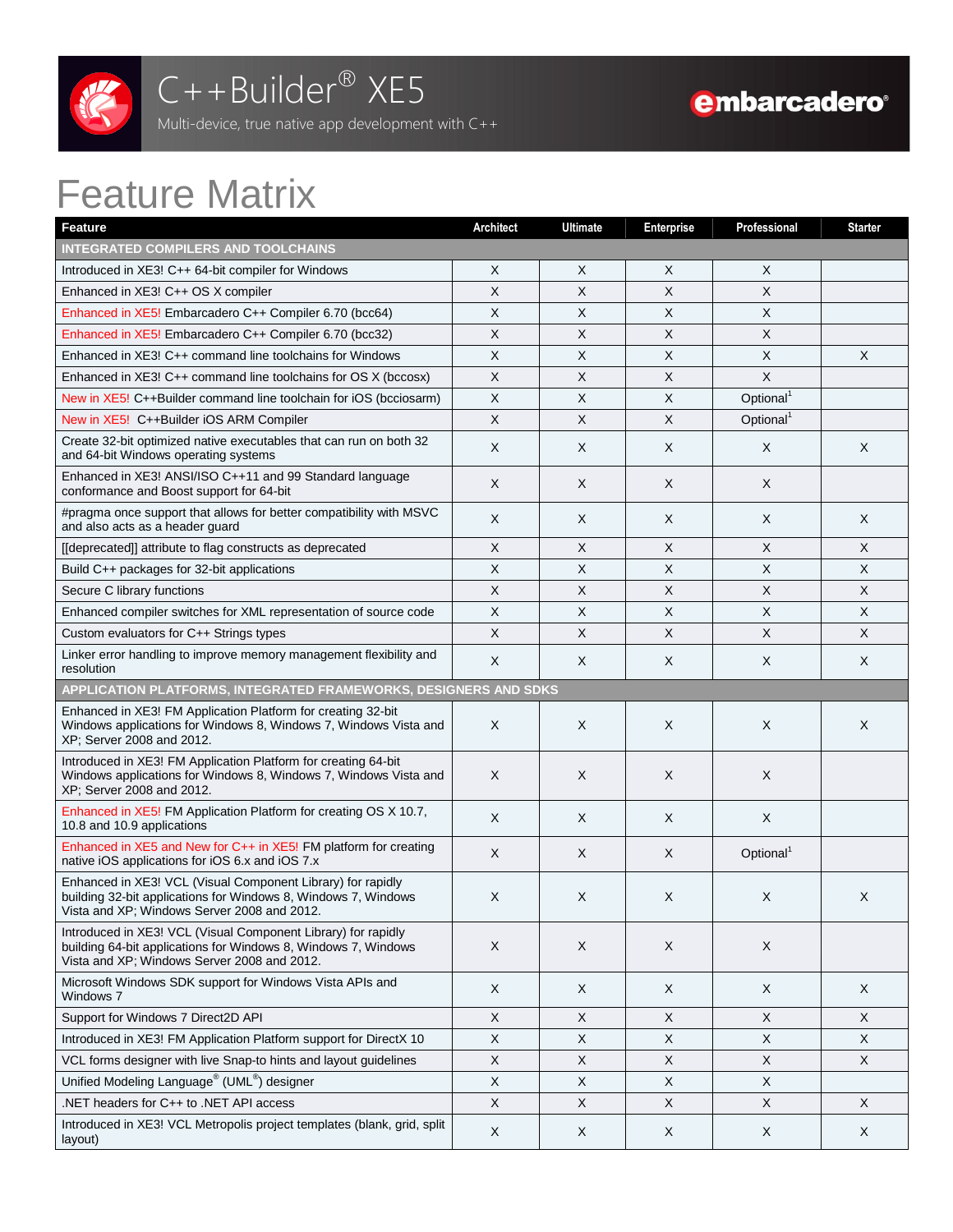|                                                                                                                                                     |                  |                 |                           |                       | Page 2 of 18   |
|-----------------------------------------------------------------------------------------------------------------------------------------------------|------------------|-----------------|---------------------------|-----------------------|----------------|
| <b>Feature</b>                                                                                                                                      | <b>Architect</b> | <b>Ultimate</b> | Enterprise                | Professional          | <b>Starter</b> |
| <b>FM APPLICATION PLATFORM (FIREMONKEY)</b>                                                                                                         |                  |                 |                           |                       |                |
| New in XE5! Native message alerts for iOS                                                                                                           | X                | Χ               | X                         | Optional <sup>1</sup> |                |
| New in XE5! Custom Pickers for iOS                                                                                                                  | X                | X               | X                         | Optional <sup>1</sup> |                |
| New in XE5! Date Picker for iOS                                                                                                                     | X                | X               | X                         | Optional <sup>1</sup> |                |
| New in XE5! Time Picker for iOS                                                                                                                     | X                | X               | X                         | Optional <sup>1</sup> |                |
| New in XE5! Time Picker for Windows                                                                                                                 | X                | X               | X                         | X                     | X              |
| New in XE5! Time Picker for OS X                                                                                                                    | X                | X               | X                         | X                     |                |
| Enhanced in XE5! Phone Dialer Support for iOS                                                                                                       | X                | X               | $\times$                  | Optional <sup>1</sup> |                |
| New in XE5! Built-in Spell Check Support for text input controls on<br>iOS                                                                          | X                | X               | X                         | Optional <sup>1</sup> |                |
| New in XE5! Built-in text editing mode for TEdit and TMemo controls<br>on iOS, including Cut/Copy/Paste/Zoom                                        | X                | X               | X                         | Optional <sup>1</sup> |                |
| New in XE5! Notification Center Component for using notifications in<br>your iOS applications                                                       | X                | X               | X                         | Optional <sup>1</sup> |                |
| New in XE5! Gesture support for iOS including swipe (pan), tap, tap<br>and hold, double tap and pinch & zoom                                        | X                | X               | $\times$                  | Optional <sup>1</sup> |                |
| New in XE5! Native iOS application styling for iPhone and iPad<br>(Retina and non-Retina) on iOS 6.x and 7.x                                        | X                | Χ               | X                         | Optional <sup>1</sup> |                |
| New in XE5! FireMonkey Mobile Application Wizard with<br>header/footer, tabbed, and master detail templates                                         | X                | X               | X                         | Optional <sup>1</sup> |                |
| New in XE5! Full set of native iOS styling options for buttons,<br>toolbars, listboxes, sliders, switch controls                                    | X                | Χ               | X                         | Optional <sup>1</sup> |                |
| New in XE5! Swipe-to-Delete on iOS with the TListView component                                                                                     | X                | X               | $\times$                  | Optional <sup>1</sup> |                |
| New in XE5! Built-in search filtering for TListView on iOS                                                                                          | X                | X               | $\times$                  | Optional <sup>1</sup> |                |
| New in XE5! Built-in search filtering for TListView on Windows                                                                                      | X                | X               | $\times$                  | X                     |                |
| New in XE5! Built-in search filtering for TListView on OS X                                                                                         | X                | X               | $\boldsymbol{\mathsf{X}}$ | X                     |                |
| New in XE5! Mobile Form Layout Tools: design for<br>landscape/portrait/upside down landscape and upside down portrait<br>layouts                    | X                | Χ               | X                         | Optional <sup>1</sup> |                |
| New in XE5! Support for multiple form factors: choose from iPhone,<br>iPhone 5, iPad, or add a custom device                                        | X                | X               | X                         | Optional <sup>1</sup> |                |
| New in XE5! Mobile Status Bar: Toggle form property to show/hide<br>status bar                                                                      | X                | X               | X                         | Optional <sup>1</sup> |                |
| New in XE5! Web Browser for loading and displaying web content in<br>your iOS applications                                                          | X                | Χ               | X                         | Optional <sup>1</sup> |                |
| New in XE5! Extended ListBox capabilities for iOS, including<br>header/footer/grouped styling, embedded search and expanded<br>LiveBindings support | X                | X               | $\sf X$                   | Optional <sup>1</sup> |                |
| New in XE5! Support for various keyboard types on iOS                                                                                               | $\times$         | $\mathsf{X}$    | $\times$                  | Optional <sup>1</sup> |                |
| Enhanced in XE5! TMagnifier component for easily zooming in on<br>images and text                                                                   | X                | X               | X                         | X                     | X              |
| Enhanced in XE5! TCamera component for accessing the front and<br>back camera, flash etc.                                                           | X                | X               | X                         | X                     | X              |
| Enhanced in XE5! TabControl with new settings for using tabs as<br>views                                                                            | X                | X               | $\sf X$                   | X                     | X              |
| Introduced in XE4! FireMonkey Frames                                                                                                                | X                | X               | X                         | X                     | X              |
| New in XE5! Toggle Device Skin to show/hide mobile device<br>background                                                                             | X                | X               | X                         | Optional <sup>1</sup> |                |
| New in XE5! iOS Sample Applications for using the new sensors and<br>services                                                                       | X                | X               | X                         | Optional <sup>1</sup> |                |
| Introduced in XE4! OS X Full screen Mode                                                                                                            | Χ                | X               | X                         | Χ                     |                |
| Introduced in XE4! Slide transition action for TTabControl                                                                                          | X                | X               | $\boldsymbol{\mathsf{X}}$ | X                     | X              |
| Introduced in XE3! Actions and ActionLists                                                                                                          | X                | X               | $\times$                  | X                     | X              |
| New in XE5! Action for accessing the camera application on iOS                                                                                      | X                | X               | X                         | Optional <sup>1</sup> |                |
| New in XE5! Action for accessing images from the camera roll on iOS                                                                                 | X                | X               | X                         | Optional <sup>1</sup> |                |
| New in XE5! Share Sheet support on iOS 6, iOS 7 for sharing content<br>via Messaging, Mail, Facebook, Twitter etc.                                  | X                | X               | X                         | Optional <sup>1</sup> |                |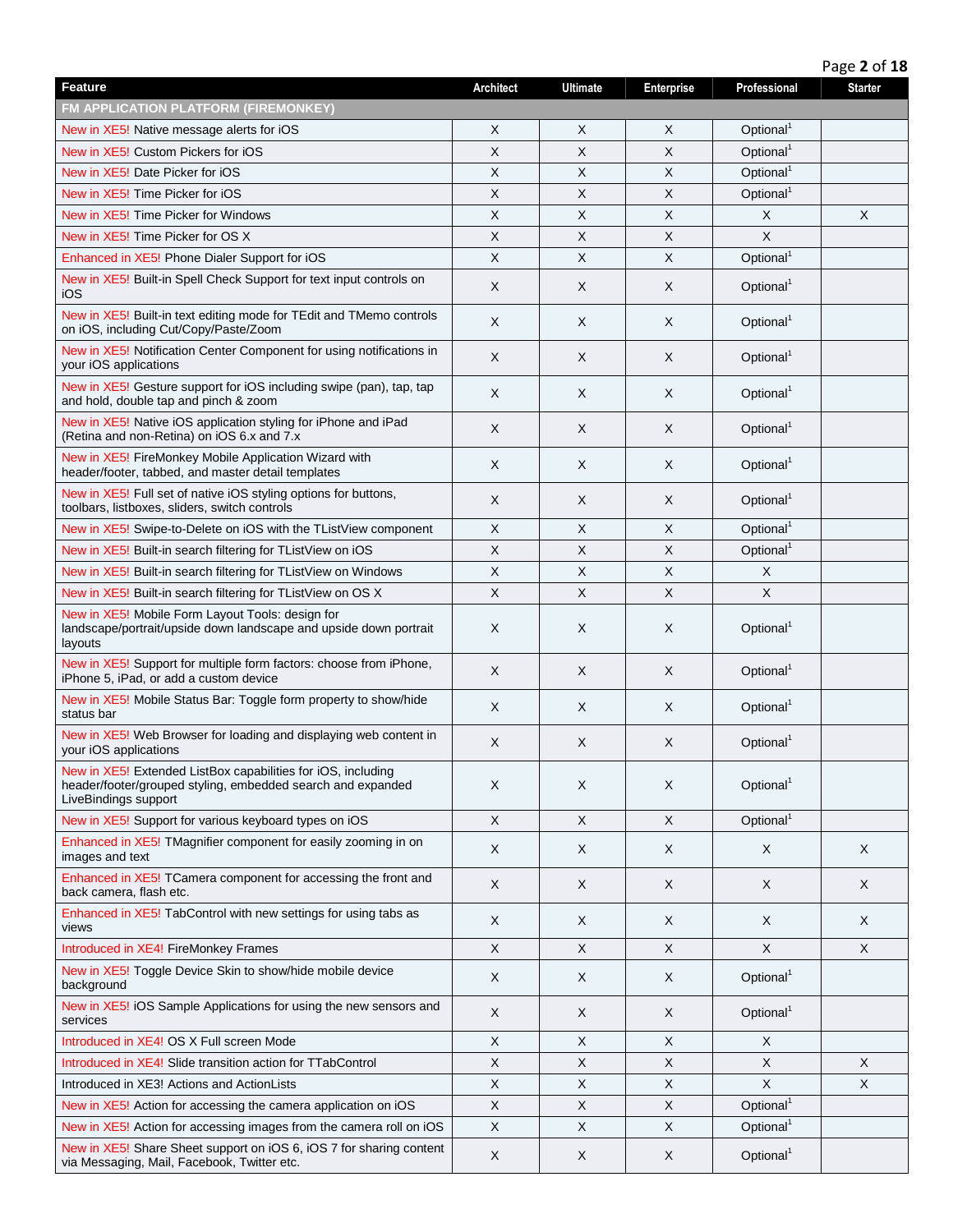Page **3** of **18**

| <b>Feature</b>                                                                                                                                                    | <b>Architect</b> | <b>Ultimate</b> | <b>Enterprise</b> | Professional          | <b>Starter</b> |
|-------------------------------------------------------------------------------------------------------------------------------------------------------------------|------------------|-----------------|-------------------|-----------------------|----------------|
| Introduced in XE3! Anchors                                                                                                                                        | X                | X               | X                 | X                     | X              |
| Introduced in XE3! Layout Managers (Flow Layout, Grid Layout)                                                                                                     | X                | X               | $\times$          | X                     | X              |
| Introduced in XE3! Multimedia support for playing popular video<br>formats                                                                                        | X                | X               | X                 | X                     | X              |
| Introduced in XE3! Multimedia support for playing popular audio<br>formats                                                                                        | X                | X               | X                 | X                     | X              |
| Enhanced in XE5! Location Services component for GPS or<br>triangulation                                                                                          | X                | X               | X                 | X                     | X              |
| New in XE5! Orientation sensor (gyroscope/compass) on iOS                                                                                                         | X                | X               | X                 | Optional <sup>1</sup> |                |
| Introduced in XE4! Orientation sensor (gyroscope/compass) on<br>Windows                                                                                           | X                | X               | X                 | X                     | X              |
| New in XE5! Motion Sensor component for accelerometer access on<br>iOS                                                                                            | X                | X               | X                 | Optional <sup>1</sup> |                |
| Enhanced in XE4! Motion Sensor component for accelerometer<br>access on Windows                                                                                   | X                | X               | X                 | X                     | X              |
| Introduced in XE3! Camera Sensor support                                                                                                                          | X                | X               | X                 | X                     | X              |
| Enhanced in XE3! 3D File Import Support                                                                                                                           | X                | Χ               | X                 | X                     | X              |
| Introduced in XE3! Metropolis UI Style for XP, Vista, Windows 7,<br>Windows 8                                                                                     | X                | X               | X                 | X                     | X              |
| Introduced in XE3! OS X 10.8 native style                                                                                                                         | X                | X               | X                 | X                     |                |
| Introduced in XE3! OS X 10.8 high resolution native Retina Style                                                                                                  | X                | X               | X                 | X                     |                |
| Introduced in XE3! Non-Client Area Application Styling for Windows<br>and OS X (Windows-only in Starter)                                                          | X                | X               | X                 | X                     | X              |
| Introduced in XE3! Metropolis UI grid page side scrolling                                                                                                         | $\mathsf X$      | $\sf X$         | $\times$          | X                     | X              |
| Introduced in XE3! Edit control with stylable glyph with built-in style<br>support for search bar, password control and more                                      | X                | X               | X                 | X                     | X              |
| Enhanced in XE4! FireMonkey performance optimizations                                                                                                             | $\mathsf{X}$     | $\mathsf{X}$    | $\sf X$           | X                     | $\pmb{\times}$ |
| Introduced in XE3! Animated progress glyphs including Windows 8<br>ring                                                                                           | X                | X               | X                 | X                     | X              |
| Enhanced in XE3! StyleLookUp support with preview of available<br>designs for the selected component                                                              | X                | X               | X                 | X                     | X              |
| Introduced in XE3! Live Tile support for Enterprise deployment -<br>interaction with desktop application launching and dynamic content<br>management on Windows 8 | X                | X               | X                 | Χ                     | X              |
| Introduced in XE3! FireMonkey project templates for Metropolis UI<br>(blank, grid and split layout);                                                              | X                | X               | X                 | X                     | X              |
| Enhanced in XE3! Definable touch target support for each control                                                                                                  | X                | X               | X                 | X                     | X              |
| Introduced in XE3! Metropolis UI samples illustrating Microsoft® style<br>guide                                                                                   | X                | X               | X                 | X                     | X              |
| Introduced in XE3! Easy one-click Metropolis UI form converter for<br>existing forms                                                                              | X                | X               | X                 | X                     | X              |
| Introduced in XE3! 4 new Metropolis UI styles                                                                                                                     | X                | $\sf X$         | X                 | X                     | X              |
| Introduced in XE3! Support for Windows 8 gestures                                                                                                                 | X                | X               | X                 | X                     | X              |
| Introduced in XE3! Multiple button/control states                                                                                                                 | X                | X               | X                 | X                     | X              |
| Introduced in XE3! Application toolbar for Metropolis UI                                                                                                          | X                | $\mathsf X$     | X                 | $\mathsf X$           | X              |
| Introduced in XE3! Shared external redistributable bitmap style<br>designer for VCL and FireMonkey                                                                | X                | X               | X                 | X                     | X              |
| Introduced in XE3! FireMonkey bitmap based styles                                                                                                                 | X                | X               | X                 | X                     | X              |
| Enhanced in XE3! Native UI control styles                                                                                                                         | X                | X               | X                 | X                     | X              |
| Enhanced in XE3! Additional native and custom UI styles                                                                                                           | X                | X               | X                 | X                     | X              |
| Enhanced in XE3! Text and Memo control performance                                                                                                                | X                | X               | X                 | X                     | X              |
| FireMonkey Form Inheritance                                                                                                                                       | X                | X               | X                 | X                     | X              |
| Introduced in XE3! Use one shader language for all rendering<br>libraries (OpenGL or Direct3D)                                                                    | X                | X               | X                 | X                     | X              |
| Introduced in XE3! On-screen keyboard support for Windows touch<br>devices                                                                                        | X                | X               | $\mathsf{X}$      | X                     | X              |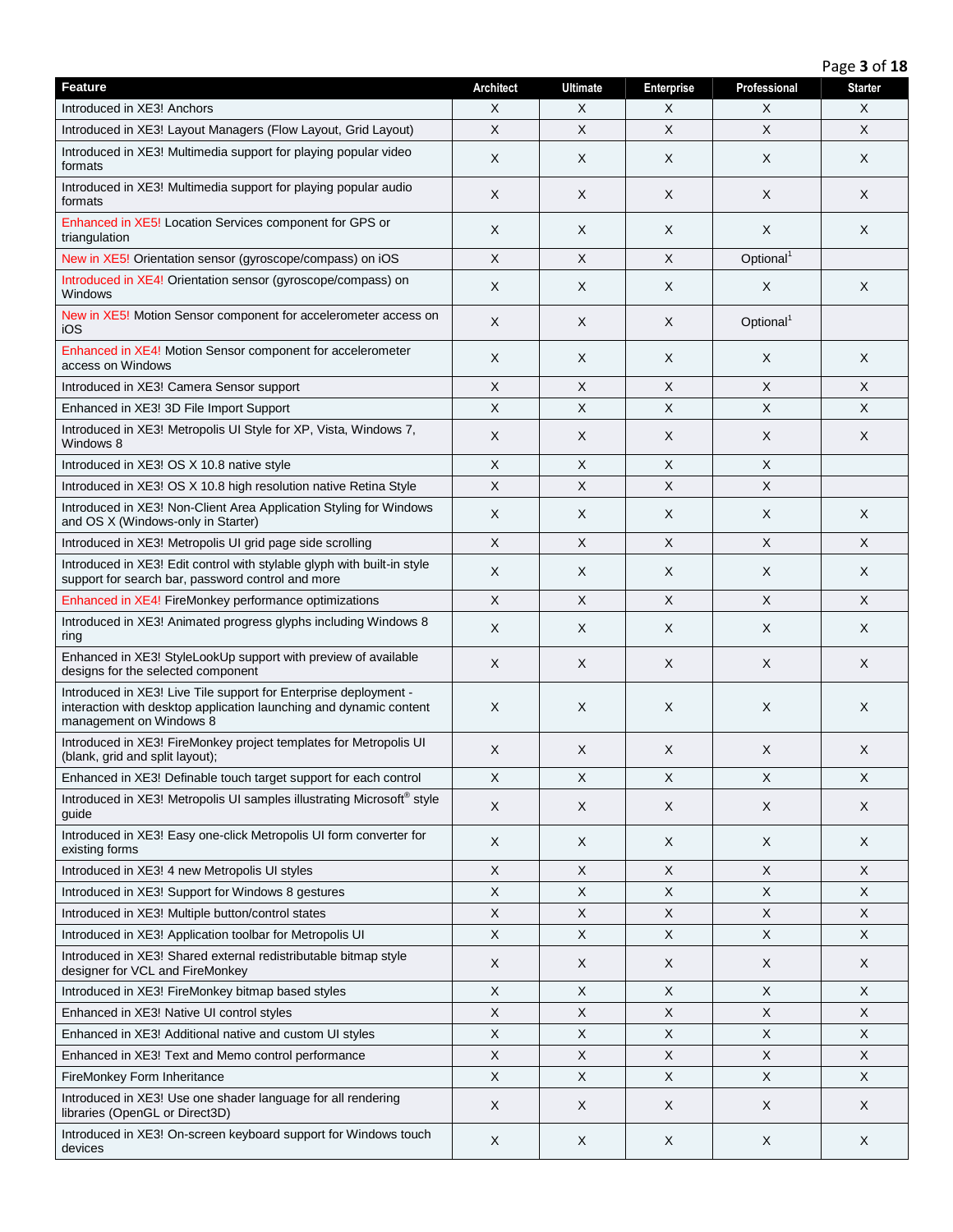| Page 4 of 18 |  |  |  |
|--------------|--|--|--|
|--------------|--|--|--|

| Feature                                                                                                                                                                                                        | <b>Architect</b> | <b>Ultimate</b> | <b>Enterprise</b> | Professional          | o<br><b>Starter</b>       |
|----------------------------------------------------------------------------------------------------------------------------------------------------------------------------------------------------------------|------------------|-----------------|-------------------|-----------------------|---------------------------|
| Introduced in XE3! MetropolisUIListBox support for easily creating<br>listboxes and custom grid layouts                                                                                                        | X                | X               | X                 | X                     | X                         |
| Introduced in XE3! Mac App Store Ready                                                                                                                                                                         | X                | $\times$        | X                 | $\times$              |                           |
| <b>VISUAL LIVE BINDINGS</b>                                                                                                                                                                                    |                  |                 |                   |                       |                           |
| Introduced in XE3! Visually connect component properties and data                                                                                                                                              | Χ                | X               | Χ                 | X                     |                           |
| Introduced in XE3! Easily replace prototype data with real<br>ClientDataSet data with one click                                                                                                                | X                | X               | X                 | X                     |                           |
| Enhanced in XE5! Context sensitive LiveBindings Wizard, supporting<br>both dbExpress and FireDAC                                                                                                               | X                | X               | X                 | X                     |                           |
| Introduced in XE3! Support for QuickBinding components                                                                                                                                                         | $\mathsf X$      | X               | X                 | X                     |                           |
| Introduced in XE3! Ability to visually add and bind to additional<br>component properties                                                                                                                      | X                | X               | X                 | X                     |                           |
| Introduced in XE3! Color coded component properties easily identify<br>bindable members                                                                                                                        | Χ                | X               | X                 | X                     |                           |
| Introduced in XE3! Zoom control for Visual LiveBindings Designer                                                                                                                                               | X                | X               | X                 | X                     |                           |
| Introduced in XE3! Ability to save image of current LiveBindings<br>Designer layout                                                                                                                            | X                | X               | X                 | X                     |                           |
| Introduced in XE3! Hide visual elements on right-click                                                                                                                                                         | X                | X               | X                 | X                     |                           |
| Introduced in XE3! Integrated Layers Management system for<br>LiveBindings Designer with Photoshop® like layers, allowing you to<br>visually organize and hide set of elements in the LiveBindings<br>Designer | X                | X               | X                 | $\times$              |                           |
| Introduced in XE3! Easily launch the LiveBindings Designer with the<br>right-click 'Bind Visually' command on the form designer                                                                                | X                | X               | X                 | X                     |                           |
| Introduced in XE3! Tools Options support for LiveBindings Designer<br>to show/hide certain components from the visual LiveBindings<br>Designer view and enable/disable Wizard option in right-click menu       | X                | X               | X                 | X                     |                           |
| <b>INTEGRATED BUILD TOOLS AND PROJECT SUPPORT</b>                                                                                                                                                              |                  |                 |                   |                       |                           |
| IDE support for building and managing projects for 32-bit Windows                                                                                                                                              | X                | X               | X                 | $\times$              | $\times$                  |
| Introduced in XE3! IDE support for building and managing projects for<br>64-bit Windows                                                                                                                        | X                | X               | X                 | X                     |                           |
| Enhanced in XE3! IDE support for building and managing projects for<br>OS X                                                                                                                                    | X                | X               | X                 | X                     |                           |
| Introduced in XE3! IDE support for targeting OS X builds for Mac App<br><b>Store</b>                                                                                                                           | X                | X               | X                 | X                     |                           |
| Enhanced in XE5! FireMonkey application wizards                                                                                                                                                                | X                | X               | X                 | X                     | $\boldsymbol{\mathsf{X}}$ |
| New in XE5! Define info.plist application settings including supported<br>orientations in the IDE                                                                                                              | X                | X               | X                 | Optional <sup>1</sup> |                           |
| New in XE5! Deploy apps to iOS Devices (Debug/Ad Hoc/ Enterprise<br>in-house/ App Store)                                                                                                                       | X                | X               | X                 | Optional <sup>1</sup> |                           |
| New in XE5! Define application splash screens and app icons in the<br>IDE                                                                                                                                      | X                | X               | X                 | Optional <sup>1</sup> |                           |
| Enhanced in XE4! Platform Assistant for deploying and debugging<br>across platforms                                                                                                                            | X                | X               | X                 | $\pmb{\times}$        |                           |
| Project Manager view menu for directory (nested), directory (flat) and<br>list view of files in a project and with an enhanced status bar for more<br>file information.                                        | X                | X               | X                 | X                     | X                         |
| File manipulation and creation through the Project Manager facilities                                                                                                                                          | $\mathsf X$      | X               | X                 | X                     | X                         |
| Optimize build times with pre-compiled header wizard                                                                                                                                                           | X                | X               | X                 | X                     | X                         |
| Batch compilation - compile all files in project at once for increased<br>performance                                                                                                                          | X                | X               | X                 | X                     |                           |
| Flexible build system leveraging MSBuild with identical build process<br>from the IDE or command line                                                                                                          | X                | X               | X                 | X                     | X                         |
| Virtual folders to logically organize files in your project stored in<br>different locations                                                                                                                   | X                | X               | X                 | X                     | X                         |
| Enhanced in XE4! C++Builder 3 through XE4 project import                                                                                                                                                       | X                | X               | X                 | X                     | X                         |
| Build Configurations provide flexibility to organize multiple build<br>settings for all compiler, linker options, and platform support                                                                         | X                | X               | X                 | X                     | X                         |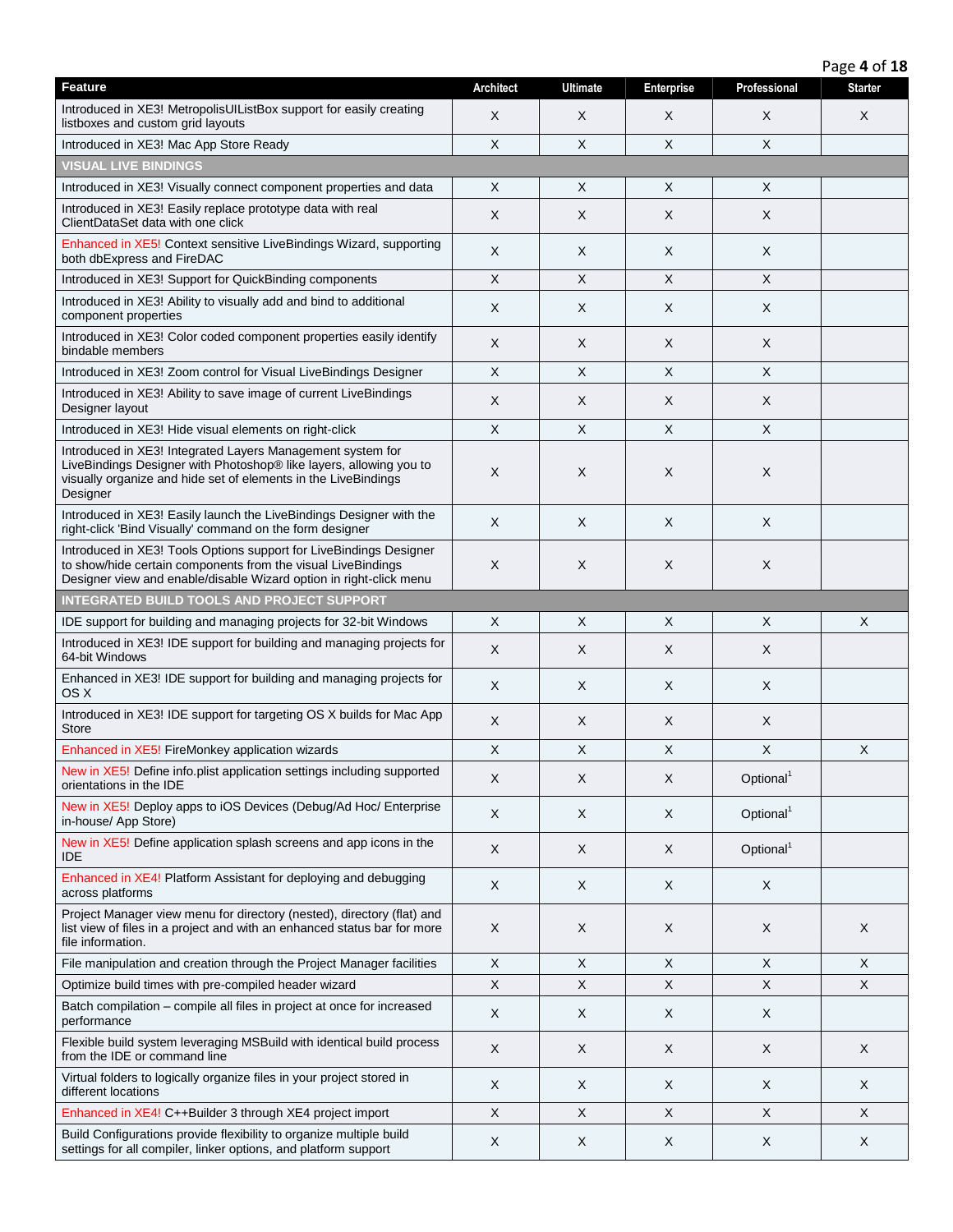| Page 5 of 18 |  |  |  |
|--------------|--|--|--|
|--------------|--|--|--|

| <b>Feature</b>                                                                                                                                                   | <b>Architect</b>          | <b>Ultimate</b> | <b>Enterprise</b> | Professional          | <b>Starter</b> |
|------------------------------------------------------------------------------------------------------------------------------------------------------------------|---------------------------|-----------------|-------------------|-----------------------|----------------|
| Named option sets to save and apply build configurations to any<br>project                                                                                       | X                         | X               | X                 | X                     | X              |
| Share option-sets between build configurations and between projects                                                                                              | X                         | X               | X                 | X                     | X              |
| Multi-select files in the Project Manager                                                                                                                        | X                         | X               | X                 | Χ                     | X              |
| File Browser - Windows shell integrated into the IDE                                                                                                             | X                         | X               | X                 | X                     | $\times$       |
| Build Events for pre-build, pre-link (C++ only), and post-build on<br>project and file levels                                                                    | X                         | X               | X                 | X                     | X              |
| Project dependency checking                                                                                                                                      | X                         | X               | X                 | X                     | X              |
| IDE Studio personality indicator - shows which is active when<br>multiple languages are available                                                                | X                         | X               | X                 | X                     | X              |
| Project level build ordering                                                                                                                                     | X                         | $\times$        | X                 | X                     | $\times$       |
| File level build ordering                                                                                                                                        | X                         | X               | X                 | X                     | X              |
| Build/Make from here - Make or build current project and all later<br>projects                                                                                   | X                         | X               | X                 | Χ                     | X              |
| Impdef utility provides information about DLLs                                                                                                                   | X                         | X               | X                 | X                     | X              |
| Implib utility to create import libraries from DLLs                                                                                                              | X                         | X               | X                 | X                     | X              |
| Additional command line tools include Microsoft Resource Compiler,<br>TDump utility to structurally analyze EXE, OJB, and LIB files, GREP<br>tool, and MAKE tool | X                         | Χ               | X                 | X                     | X              |
| Tlib utility for symbol case conversion to create extended libraries and<br>modify page sizes                                                                    | X                         | X               | $\times$          | X                     | X              |
| <b>LANGUAGE AND RUNTIME LIBRARY FEATURES</b>                                                                                                                     |                           |                 |                   |                       |                |
| New in XE5! Automatic Reference Counting in iOS ARM compiler                                                                                                     | X                         | X               | X                 | Optional <sup>1</sup> |                |
| New in XE5! Optimized, 0-based, Unicode strings in iOS ARM<br>compiler                                                                                           | X                         | Χ               | X                 | Optional <sup>1</sup> |                |
| Introduced in XE3! C++ RTL for 64-bit Windows                                                                                                                    | $\boldsymbol{\mathsf{X}}$ | X               | X                 | X                     |                |
| New in XE5! C++ RTL for iOS                                                                                                                                      | X                         | X               | X                 | Optional <sup>1</sup> |                |
| Enhanced in $XE3! C++ RTL$ for OS X                                                                                                                              | $\times$                  | X               | X                 | X                     |                |
| Extensible, cross platform, framework agnostic login credentials<br>service                                                                                      | X                         | X               | X                 | X                     | X              |
| Native zip file support                                                                                                                                          | X                         | X               | X                 | X                     | X              |
| Enhanced in XE3! C++ RTTI compatibility with Delphi                                                                                                              | X                         | X               | X                 | X                     | X              |
| Introduced in XE3! Boost 1.5 for Windows 64-bit                                                                                                                  | X                         | X               | $\times$          | X                     |                |
| Introduced in XE3! Dinkumware 5.3 RTL for 64-bit                                                                                                                 | X                         | X               | X                 | X                     |                |
| Boost for OS X                                                                                                                                                   | X                         | X               | Χ                 | Х                     |                |
| Dinkumware RTL for OS X                                                                                                                                          | X                         | X               | X                 | Χ                     |                |
| New Regular Expressions (Regex) library                                                                                                                          | X                         | $\times$        | X                 | X                     | $\times$       |
| Object-oriented file and directory I/O classes                                                                                                                   | X                         | X               | X                 | X                     | X              |
| Dinkumware STL v5.01 with iterator debugging                                                                                                                     | X                         | X               | X                 | X                     | X              |
| ANSI/ISO standard library Technical Report 1                                                                                                                     | X                         | X               | $\mathsf X$       | X                     | X              |
| RTTI support in C++                                                                                                                                              | X                         | X               | X                 | X                     | X              |
| Support for localized resources                                                                                                                                  | X                         | X               | X                 | X                     | X              |
| Improved standard C++ heap manager                                                                                                                               | X                         | X               | Χ                 | Χ                     | X              |
| Optimized string/memory handling functions                                                                                                                       | X                         | X               | X                 | X                     | X              |
| UnicodeString class                                                                                                                                              | X                         | X               | X                 | X                     | X              |
| Unicode character types char16_t and char32_t                                                                                                                    | X                         | X               | X                 | X                     | X              |
| Move semantics with rvalue references                                                                                                                            | X                         | X               | X                 | X                     | $\mathsf X$    |
| Explicit conversion operators                                                                                                                                    | $\boldsymbol{\mathsf{X}}$ | X               | $\mathsf X$       | X                     | $\mathsf X$    |
| Static assertions                                                                                                                                                | X                         | X               | X                 | X                     | X              |
| Full type trait support                                                                                                                                          | X                         | X               | X                 | Χ                     | X              |
| Extern templates                                                                                                                                                 | X                         | X               | X                 | X                     | X              |
| [[final]] and [[noreturn]] attributes                                                                                                                            | X                         | X               | X                 | $\mathsf X$           | X              |
| Decltype keyword                                                                                                                                                 | X                         | X               | X                 | X                     | X              |
| Scoped enumerations                                                                                                                                              | X                         | $\mathsf X$     | $\mathsf X$       | X                     | X              |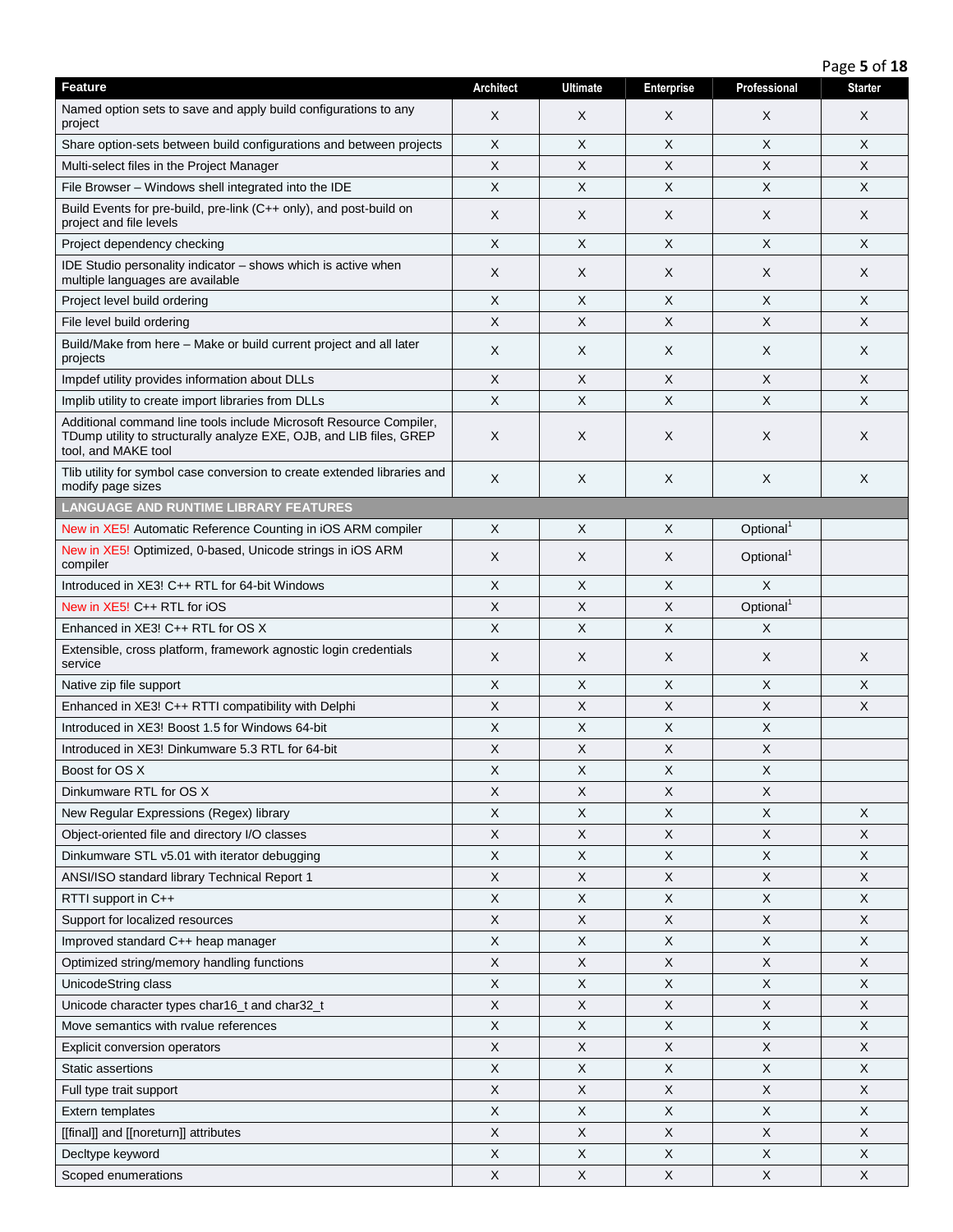Page **6** of **18**

| Feature                                                                                                                                                                                                                                                                                                             | <b>Architect</b>          | <b>Ultimate</b> | Enterprise                | Professional          | <b>Starter</b> |
|---------------------------------------------------------------------------------------------------------------------------------------------------------------------------------------------------------------------------------------------------------------------------------------------------------------------|---------------------------|-----------------|---------------------------|-----------------------|----------------|
| Expression evaluation in compiler directives                                                                                                                                                                                                                                                                        | X                         | X               | X                         | Χ                     | X              |
| Create reusable native 32-bit dynamically linked libraries (.DLL),<br>COM controls (.OCX), and standalone executables                                                                                                                                                                                               | X                         | X               | X                         | X                     | X              |
| Custom variants with support of your own data types, complex<br>numbers, safe arrays, and passing variants through data sets                                                                                                                                                                                        | X                         | X               | X                         | X                     | X              |
| Variant support for Int64, unsigned types and Unicode strings                                                                                                                                                                                                                                                       | X                         | X.              | X                         | $\times$              | $\times$       |
| PERSONAL DEVELOPER PRODUCTIVITY                                                                                                                                                                                                                                                                                     |                           |                 |                           |                       |                |
| Template Libraries                                                                                                                                                                                                                                                                                                  | X                         | X               | X                         | X                     | X              |
| New in XE5! Deployment Manager: Deploy to iOS                                                                                                                                                                                                                                                                       | $\boldsymbol{\mathsf{X}}$ | X               | $\boldsymbol{\mathsf{X}}$ | Optional <sup>1</sup> |                |
| Enhanced in XE3! Deployment Manager: Deploy to OS X, 32-bit<br>Windows, and 64-bit Windows                                                                                                                                                                                                                          | X                         | X               | X                         | X                     |                |
| Deployment Manager: Deploy to Amazon EC2 and Windows Azure                                                                                                                                                                                                                                                          | $\times$                  | X.              | $\times$                  | $\times$              |                |
| Enhanced in XE4! A set of new examples and demos to help new<br>and existing developers get the most out of the environment                                                                                                                                                                                         | X                         | X               | X                         | X                     | X              |
| Object Gallery Descriptions pane that gives better understanding to<br>the wizard or feature                                                                                                                                                                                                                        | X                         | X               | X                         | X                     | X              |
| Designer snapshots – copy form images to the clipboard                                                                                                                                                                                                                                                              | X                         | X               | X                         | X                     | X              |
| IDE Insight, the fastest way to find and execute commands in the IDE<br>with 1-button click now with object inspector property support                                                                                                                                                                              | X                         | X               | X                         | X                     | X              |
| Code Formatter and beautification for source code including block<br>formatting                                                                                                                                                                                                                                     | X                         | X               | X                         | X                     |                |
| Command-line Code Formatter for integration with automated build<br>processes                                                                                                                                                                                                                                       | X                         | X               | X                         | X                     |                |
| Code Formatter profiles allow users to create / save / load custom<br>formatter options sets                                                                                                                                                                                                                        | X                         | X               | X                         | X                     |                |
| Audits for C++                                                                                                                                                                                                                                                                                                      | $\times$                  | X               | $\boldsymbol{\mathsf{X}}$ | $\pmb{\times}$        |                |
| New C++ Class Explorer gives configurable hierarchical view of class<br>libraries throughout project. Also enables fast navigation to<br>declarations and implementations, as well as easy addition of fields<br>and methods.                                                                                       | X                         | Χ               | X                         | X                     |                |
| Compilation can be done in a background thread                                                                                                                                                                                                                                                                      | $\boldsymbol{\mathsf{X}}$ | X               | $\boldsymbol{\mathsf{X}}$ | $\times$              | $\times$       |
| Checkbox for Boolean types in the Object Inspector greatly<br>enhancing readability                                                                                                                                                                                                                                 | X                         | X               | X                         | X                     | X              |
| Property Editors for Date properties now use Calendar controls                                                                                                                                                                                                                                                      | $\times$                  | X               | $\times$                  | X                     | X              |
| Added capabilities and configuration to the File   Reopen project<br>dialog                                                                                                                                                                                                                                         | X                         | X               | X                         | X                     | X              |
| Resource Manager greatly simplifies the addition of resources to<br>projects                                                                                                                                                                                                                                        | X                         | X               | X                         | X                     |                |
| Alpha channels in icons                                                                                                                                                                                                                                                                                             | X                         | X               | X                         | X                     | X              |
| Significant all-around IDE performance improvements                                                                                                                                                                                                                                                                 | X                         | X               | X                         | X                     | X              |
| Option to turn-on and off brace highlighting                                                                                                                                                                                                                                                                        | $\boldsymbol{\mathsf{X}}$ | X               | X                         | $\times$              | X              |
| Live Code Templates - dynamic scriptable templates streamlines<br>coding complex and common structures and operations. Create or<br>customize code templates and control the behavior, code generation,<br>and user experience of your templates. Surround Templates that can<br>wrap around selected code or text. | X                         | Χ               | X                         | X                     |                |
| Editor "Change Bar" indicates modified lines and saved modified lines                                                                                                                                                                                                                                               | X                         | X               | X                         | X                     | X              |
| "Smart" Block completion - anticipates and gracefully adds block<br>closures as you type                                                                                                                                                                                                                            | X                         | X               | X                         | X                     | X              |
| Virtual form positioner for VCL designers in "docked" mode                                                                                                                                                                                                                                                          | X                         | X               | X                         | X                     | X              |
| Main toolbar with the addition of Run without Debug option                                                                                                                                                                                                                                                          | $\mathsf X$               | X               | X                         | X                     | X              |
| Project Manager now has the ability to run selected applications with<br>either Run or Run without Debug from the context menu.                                                                                                                                                                                     | $\boldsymbol{\mathsf{X}}$ | X               | X                         | X                     | X              |
| Hot-key Tool Palette w/ Incremental search – find any component<br>quickly                                                                                                                                                                                                                                          | X                         | X               | X                         | X                     | X              |
| Gallery in Tool Palette - find gallery wizards when you need them                                                                                                                                                                                                                                                   | X                         | X               | X                         | X                     | X              |
| SyncEdit - block-edit multiple instances of a symbol simultaneously                                                                                                                                                                                                                                                 | $\mathsf X$               | X               | $\sf X$                   | $\mathsf X$           | $\mathsf X$    |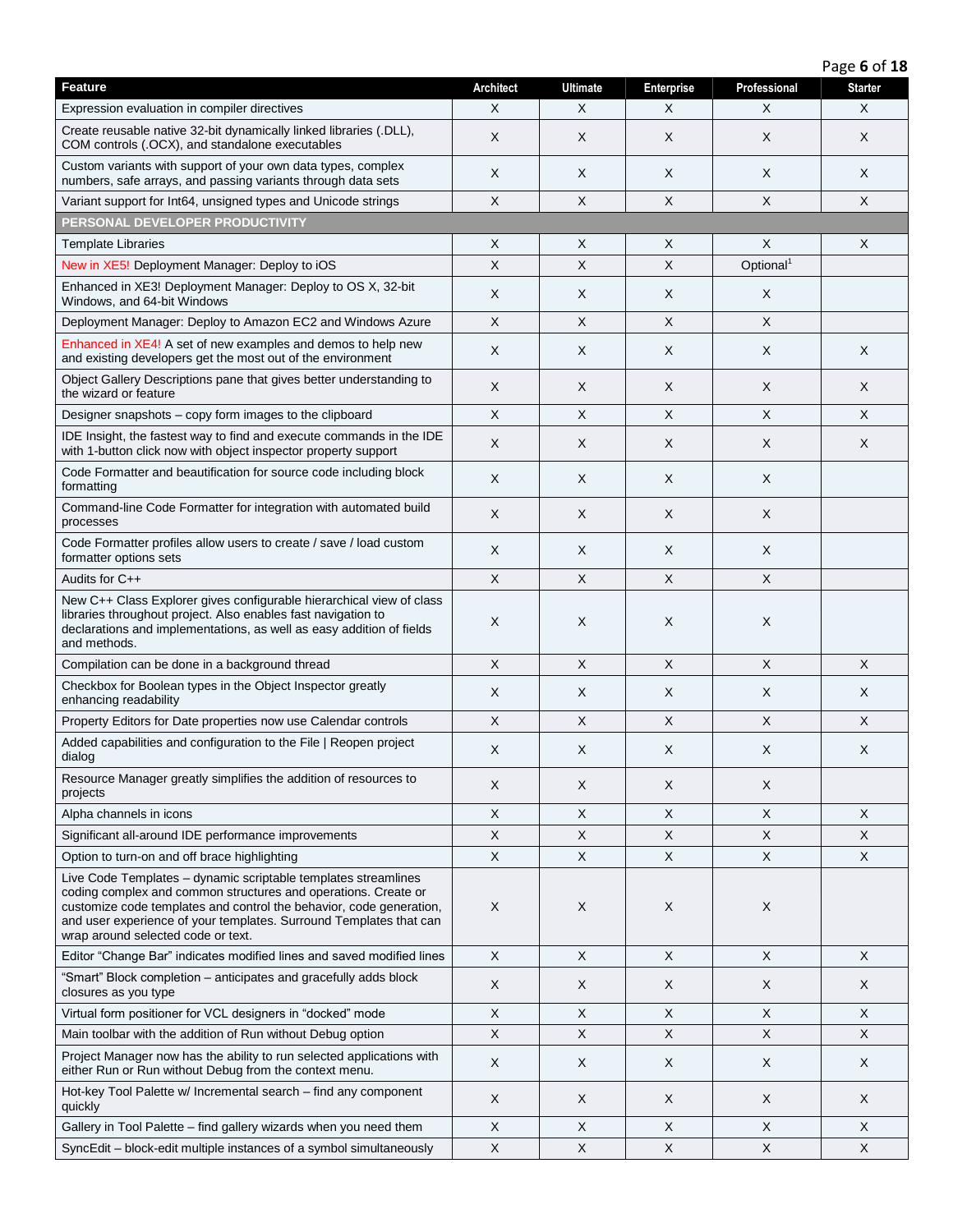|                                                                                                                                                                             |                  |                 |                           |              | Page 7 of 18   |
|-----------------------------------------------------------------------------------------------------------------------------------------------------------------------------|------------------|-----------------|---------------------------|--------------|----------------|
| <b>Feature</b>                                                                                                                                                              | <b>Architect</b> | <b>Ultimate</b> | <b>Enterprise</b>         | Professional | <b>Starter</b> |
| History Manager with automatic multi-level file backups, file<br>differencing and restore                                                                                   | X                | X               | X                         | X            | X              |
| IDE Welcome Page - with fast access to recent projects,<br>Embarcadero Developer Network RSS news feeds, documentation,<br>helpful links, updates, Weblogs, and more        | X                | X               | X                         | X            | X              |
| Integrated QualityCentral - submit bug reports and feature requests<br>to Embarcadero                                                                                       | X                | X               | X                         | X            | X              |
| Structure Pane that displays hierarchical view of source code and<br>provides a VCL Object Treeview for quick navigation and<br>manipulation of objects in the VCL designer | X                | Χ               | X                         | X            | X              |
| Syntax Highlighting Open Tools API extension with built in support for<br>JavaScript, PHP, and INI files                                                                    | X                | X               | X                         | X            | X              |
| Ability to individually customize editor options for particular file types                                                                                                  | X                | X               | X                         | X            | X              |
| Full-featured Open Tools API allows for customization of the IDE<br>through wizards and experts.                                                                            | X                | Χ               | X                         | Χ            | X              |
| Symbol Insight - click to navigate to declarations and<br>implementations                                                                                                   | X                | Χ               | X                         | X            |                |
| Code Insight - Faster performance and improved code and<br>parameter completion provide on-the-fly member lists and parameter<br>hints as you type                          | X                | X               | X                         | X            | X              |
| Code Insight – Code completion for DTD described markup language<br>including HTML, WML, XHTML, and XSL                                                                     | X                | X               | X                         | Χ            |                |
| Code Folding configuration and properties                                                                                                                                   | X                | X               | $\boldsymbol{\mathsf{X}}$ | X            | X              |
| Editor Gutter - easier to read with less clutter                                                                                                                            | $\times$         | X               | $\times$                  | X            | X              |
| Custom IDE desktop layout profiles with enhanced support for<br>docked windows                                                                                              | X                | X               | X                         | X            | X              |
| To-do lists keep your development on track                                                                                                                                  | $\times$         | X               | $\times$                  | X            |                |
| Crash recovery reporting, enables Embarcadero to understand<br>complex IDE crashes to better serve our customers                                                            | X                | X               | X                         | X            | X              |
| Open Tools API generic version control support for building third<br>party version control plug-ins to the IDE                                                              | X                | X               | X                         | X            | X              |
| Open Tools API access to code editor tabs exposed                                                                                                                           | X                | X               | X                         | X            | X              |
| Open Tools API ability to create dockable views exposed                                                                                                                     | X                | X               | X                         | X            | X              |
| Open Tools API ability to create and control Internal tabbing<br>capability                                                                                                 | X                | X               | X                         | X            | X              |
| <b>SOURCE CODE MANAGEMENT</b>                                                                                                                                               |                  |                 |                           |              |                |
| Version Insight - Integrated framework for supporting source code<br>management tooling inside the IDE                                                                      | X                | Χ               | X                         | X            |                |
| Subversion integration into the IDE                                                                                                                                         | X                | X               | X                         | X            | X              |
| Subversion/History integration                                                                                                                                              | X                | X               | X                         | X            | X              |
| A full default Diff viewer                                                                                                                                                  | $\mathsf X$      | X               | X                         | X            |                |
| Install Subversion client from the installer                                                                                                                                | X                | X               | $\boldsymbol{\mathsf{X}}$ | X            |                |
| SCM Integration (Subversion) also available as an open source<br>project                                                                                                    | X                | X               | X                         | X            |                |
| <b>INTERNATIONAL DEVELOPMENT</b>                                                                                                                                            |                  |                 |                           |              |                |
| Unicode-enabled development environment                                                                                                                                     | X                | Χ               | X                         | X            | X              |
| Unicode-enabled VCL and FM Application Platform                                                                                                                             | X                | X               | X                         | X            | X              |
| UnicodeString type                                                                                                                                                          | X                | X               | X                         | X            | X              |
| Resource DLL Wizard to create Win32 resource DLLs for localization                                                                                                          | $\mathsf X$      | X               | $\boldsymbol{\mathsf{X}}$ | X            |                |
| English, German, French, and Japanese translations available for<br>IDE menus and dialogs, compiled units, resources, and source code                                       | X                | X               | X                         | X            | X              |
| Easy switching between languages for the IDE menus, dialogs, and<br>more                                                                                                    | X                | X               | X                         | X            | X              |
| Integrated Translation Environment (ITE) to view and edit VCL forms<br>and resource strings                                                                                 | X                | X               | X                         | X            |                |
| External Translation Manager (ETM) to view and edit language<br>resource files outside the IDE                                                                              | X                | X               | X                         | X            |                |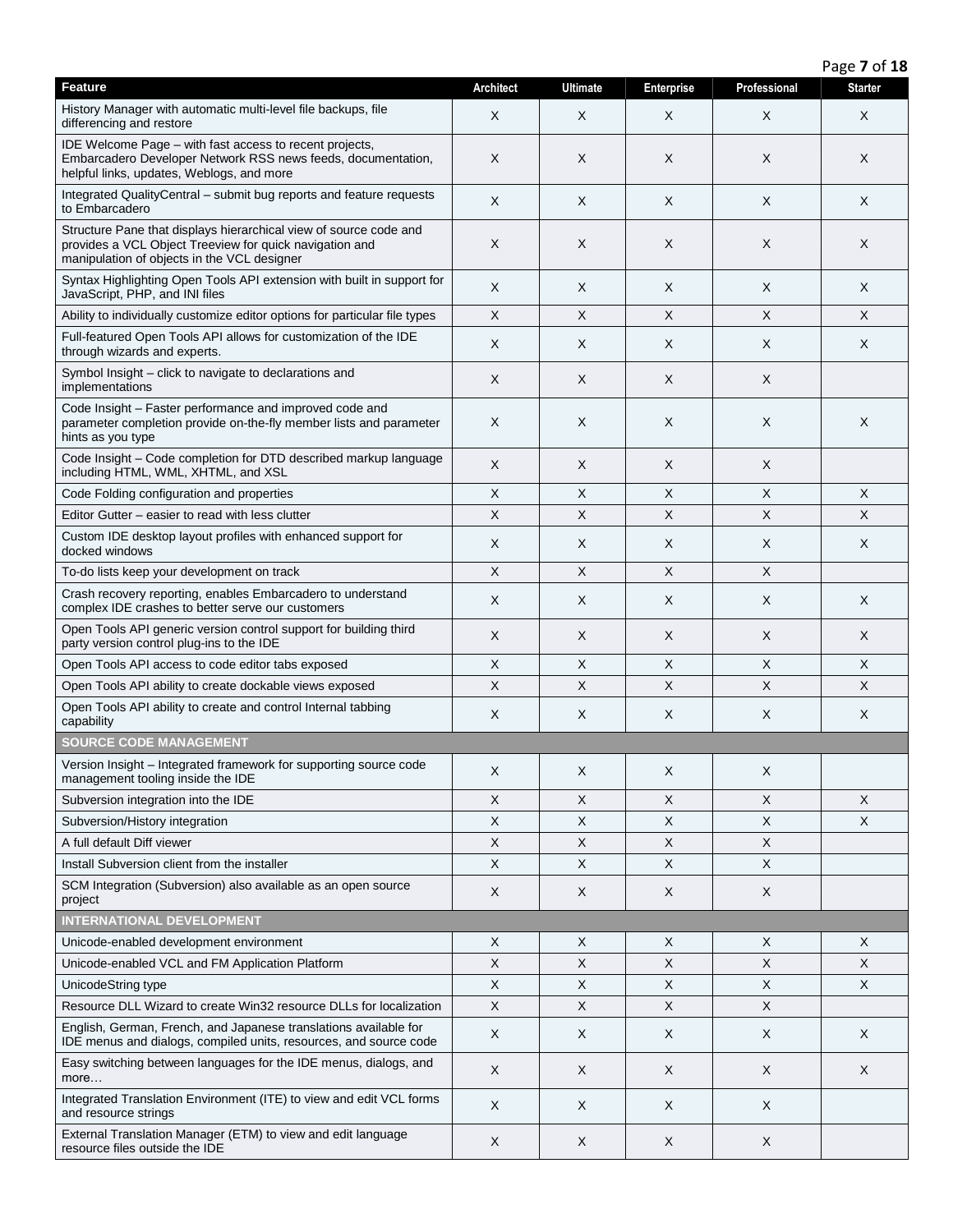| Feature                                                                                           | Architect                 | <b>Ultimate</b> | Enterprise | Professional          | <b>Starter</b> |
|---------------------------------------------------------------------------------------------------|---------------------------|-----------------|------------|-----------------------|----------------|
| Translation Repository provides a database for translations that can<br>be shared across projects | X                         | X               | X          | X                     |                |
| <b>REFACTORINGS</b>                                                                               |                           |                 |            |                       |                |
| Rename refactoring                                                                                | X                         | X               | X          | X                     |                |
| <b>UML MODELING</b>                                                                               |                           |                 |            |                       |                |
| UML Code Visualization - at any time, get a UML model view of your<br>source code                 | X                         | X               | X          | X                     |                |
| Ability to load an image into the diagram for annotations and<br>advanced documentation           | X                         | X               | X          | X                     |                |
| Diagrams have an updated look and feel                                                            | X                         | X               | $\times$   | $\times$              |                |
| Sequence diagrams                                                                                 | X                         | Χ               | X          |                       |                |
| Collaboration diagrams                                                                            | X                         | X               | X          |                       |                |
| State charts                                                                                      | X                         | X               | $\times$   |                       |                |
| Deployment diagrams                                                                               | X                         | X               | X          |                       |                |
| Use case diagrams                                                                                 | X                         | Χ               | X          |                       |                |
| Activity diagrams                                                                                 | X                         | X               | X          |                       |                |
| Component diagrams                                                                                | X                         | X               | $\times$   |                       |                |
| Documentation generation                                                                          | X                         | X               | X          |                       |                |
| $C++$ audits                                                                                      | X                         | X               | X          | X                     |                |
| Advanced C++ audits that include data analysis                                                    | $\times$                  | X               | $\times$   |                       |                |
| Import model from Rational <sup>®</sup> Rose (mdl import)                                         | X                         |                 |            |                       |                |
| Language neutral UML 1.5 modeling                                                                 | X                         |                 |            |                       |                |
| Language neutral UML 2.0 modeling                                                                 | X                         |                 |            |                       |                |
| Transformation from language neutral UML 1.5 and UML 2.0 projects<br>to source code projects      | X                         |                 |            |                       |                |
| Design Patterns support, including GOF patterns                                                   | X                         | X               | X          |                       |                |
| Diagram printing                                                                                  | X                         | X               | X          | X                     |                |
| XMI 1.1 Import/Export                                                                             | $\boldsymbol{\mathsf{X}}$ | X               | X          |                       |                |
| Full two-way class diagrams with synchronization between code and<br>diagrams                     | X                         | X               | X          | X                     |                |
| OCL 2.0 support                                                                                   | X                         | X               | X          | X                     |                |
| "UML in Color" profile                                                                            | X                         | X               | X          | X                     |                |
| Diagram hyper-linking and annotations                                                             | X                         | X               | $\times$   | X                     |                |
| <b>INTEGRATED DEBUGGING</b>                                                                       |                           |                 |            |                       |                |
| Full-featured debugger with color syntax highlighting                                             | X                         | X               | X          | X                     | X              |
| Enhanced in XE3! Debug remote OS X applications                                                   | $\times$                  | X               | $\times$   | $\pmb{\times}$        |                |
| New in XE5! Remote iOS Device Debugging                                                           | X                         | X               | X          | Optional <sup>1</sup> |                |
| Debugging visualizers to enable extended views of debugging data                                  | X                         | X               | X          | X                     |                |
| Build debugger visualizers for your own custom data types                                         | X                         | X               | $\times$   | $\times$              |                |
| Debugger visualizer for C++ String types, including<br>AnsiString/UnicodeString                   | X                         | X               | X          | X                     |                |
| Debug visualizers for TDateTime, TDate, and TTime                                                 | $\sf X$                   | X.              | $\times$   | $\times$              |                |
| Detach from "Debug session in progress. Terminate?" dialog                                        | $\mathsf X$               | X               | X          | $\mathsf X$           | X              |
| Multi-threaded-debugging the ability to selectively "Freeze" and                                  |                           |                 |            |                       |                |
| "Thaw" threads                                                                                    | X                         | X               | X          | X                     |                |
| Multi-threaded-debugging the ability to set a breakpoint for a selected<br>thread                 | X                         | X               | X          | X                     |                |
| Support for Wait Chain Traversal in Windows 7, Vista and Windows<br>2008                          | X                         | X               | X          | X                     |                |
| Disassembly pane has "Show Opcodes" and "Show Addresses" local<br>menu items                      | X                         | X               | X          | X                     | X              |
| New Debugger Options: "Scroll new events into view" and "Ignore<br>non-user breakpoints"          | X                         | X               | X          | X                     | X              |
| Call Stack View shows a glyph indicating if the frame has debug info                              | X                         | X               | X          | X                     |                |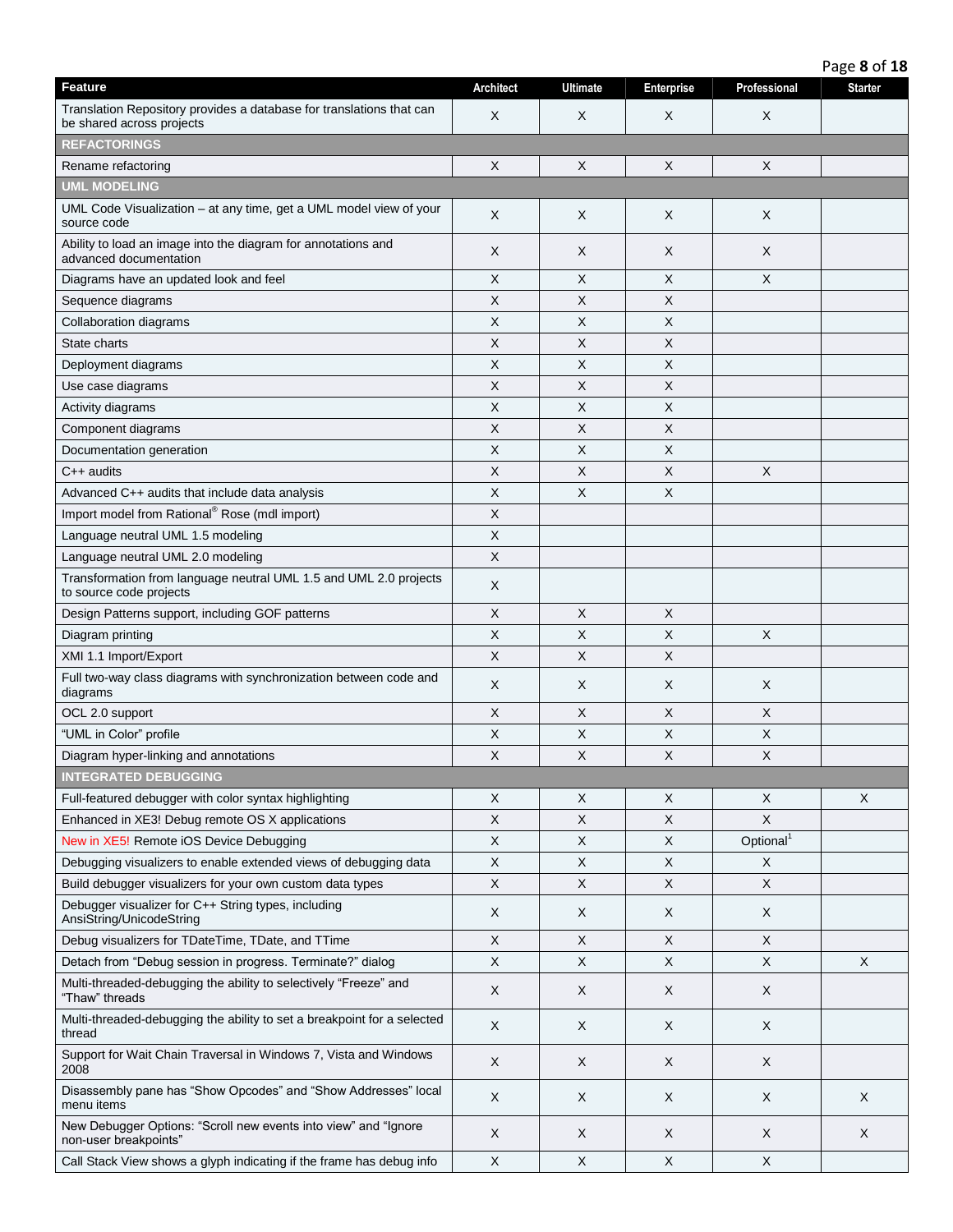| Feature                                                                                                                          | <b>Architect</b> | <b>Ultimate</b> | <b>Enterprise</b>         | Professional | <b>Starter</b> |
|----------------------------------------------------------------------------------------------------------------------------------|------------------|-----------------|---------------------------|--------------|----------------|
| CPU view panes can be opened individually outside of an editor tab                                                               | X                | X               | X                         | X            |                |
| Integration between debugger views and panes making it easier to<br>find and understand information                              | X                | X               | X                         | X            |                |
| Call Stack view now automatically syncs the Locals view when you<br>double click an item                                         | X                | X               | X                         | X            |                |
| Evaluator tooltip hints go transparent when the CTRL key is pressed,<br>allowing you to see through them to the editor           | X                | Χ               | X                         | X            |                |
| Expandable tooltip expression evaluation                                                                                         | X                | X               | X                         | X            |                |
| Expandable watches                                                                                                               | Χ                | X               | X                         | Χ            |                |
| Expandable local variables view                                                                                                  | X                | X               | X                         | X            |                |
| Selective symbol table loading                                                                                                   | X                | X               | X                         | X            |                |
| Close implicitly opened files after debugging                                                                                    | X                | X               | $\boldsymbol{\mathsf{X}}$ | X            | $\times$       |
| Multi-select and copy to clipboard support in CPU view                                                                           | X                | X               | X                         | Χ            | $\times$       |
| Ctrl-Click in editor gutter to enable/disable breakpoints                                                                        | X                | X               | X                         | X            | X              |
| Sort by load order in Modules view                                                                                               | X                | X               | X                         | Χ            |                |
| Set Next Statement local menu item in editor                                                                                     | X                | X               | $\times$                  | X            |                |
| Exception notification dialog: Break/Continue buttons, "Ignore<br>exception type" checkbox                                       | X                | X               | X                         | X            | X              |
| Break into debugger when an assert fires                                                                                         | X                | X               | $\times$                  | X            |                |
| Modules View sorting                                                                                                             | X                | X               | $\times$                  | X            |                |
| Remote debugging                                                                                                                 | X                | X               | X                         | X            |                |
| CodeGuard debugger support (32-bit only)                                                                                         | X                | X               | X                         | X            |                |
| Thread view displays status on all processes and threads under<br>debugger control                                               | X                | X               | X                         | X            |                |
| CPU view for low-level debugging                                                                                                 | X                | X               | X                         | X            | X              |
| Evaluator                                                                                                                        | X                | X               | X                         | X            | X              |
| Multi-Process debugging for easy tracing through complex<br>applications                                                         | X                | X               | X                         | X            |                |
| Breakpoint view with toolbar, in-place editing, and enable/disable<br>checkbox                                                   | X                | X               | X                         | X            | X              |
| Watch view supporting in place editing, checkbox enable/disabling,<br>and the watch names separated from the values with columns | X                | X               | X                         | X            | X              |
| Multi-tab watch view for logically grouping variables                                                                            | X                | X               | X                         | X            | X              |
| Breakpoint view with toolbar, in-place editing, and enable/disable<br>checkbox                                                   | X                | X               | X                         | X            | X              |
| Attach to and debug any process                                                                                                  | X                | X               | X                         | X            |                |
| Detach from any process                                                                                                          | X                | X               | X                         | X            |                |
| Run until return                                                                                                                 | X                | X               | X                         | X            | $\mathsf{X}$   |
| Advanced breakpoints with Tooltips, actions, and groups for complete<br>debugging control                                        | X                | X               | X                         | X            |                |
| <b>Breakpoint Data Aware Triggers</b>                                                                                            | X                | X               | X                         | X            |                |
| Debug spawned processes                                                                                                          | X                | X               | X                         | X            |                |
| Debug Inspector for easily monitoring properties while debugging                                                                 | X                | X               | X                         | X            |                |
| Event log view                                                                                                                   | X                | X               | X                         | X            |                |
| <b>INTEGRATED UNIT TESTING</b>                                                                                                   |                  |                 |                           |              |                |
| Integrated unit testing with the DUnit testing framework                                                                         | X                | X               | X                         | X            |                |
| Unit test wizards for quick and easy unit test and unit test project<br>creation                                                 | X                | X               | X                         | X            |                |
| Execute unit tests from project manager                                                                                          | X                | X               | X                         | X            |                |
| <b>DOCUMENTATION</b>                                                                                                             |                  |                 |                           |              |                |
| Enhanced in XE5! Continually updated help system with diagrams<br>showing class hierarchy, and new declared members pages        | X                | X               | X                         | X            | X              |
| Help installer re-integrated in the main installer                                                                               | X                | X               | X                         | X            | X              |

Page **9** of **18**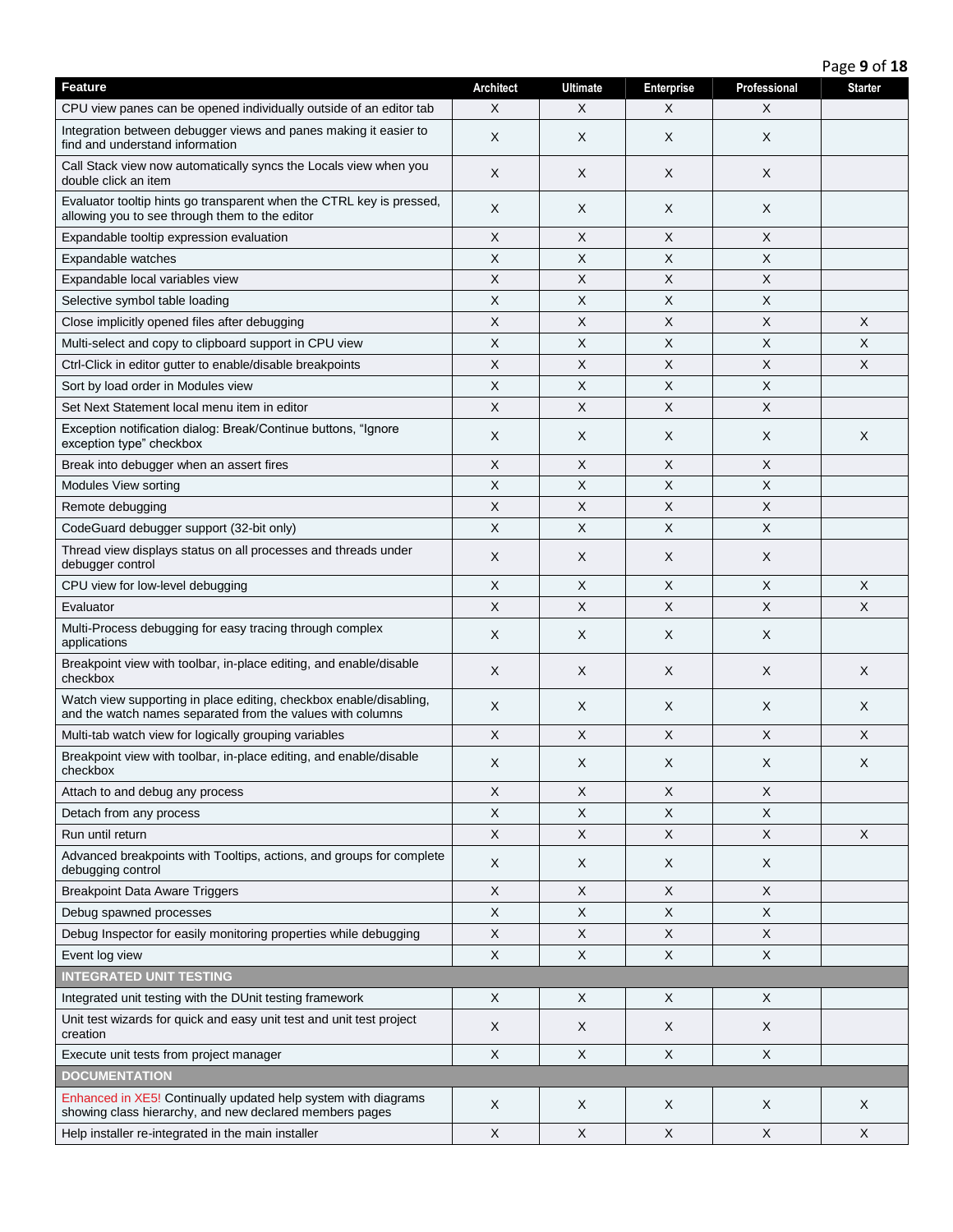|                                                                                                                                                                                                                                        |                  |                 |                           |                       | Page 10 of 18  |
|----------------------------------------------------------------------------------------------------------------------------------------------------------------------------------------------------------------------------------------|------------------|-----------------|---------------------------|-----------------------|----------------|
| <b>Feature</b>                                                                                                                                                                                                                         | <b>Architect</b> | <b>Ultimate</b> | <b>Enterprise</b>         | Professional          | <b>Starter</b> |
| DATABASE APPLICATION DEVELOPMENT AND CONNECTIVITY                                                                                                                                                                                      |                  |                 |                           |                       |                |
| <b>DBEXPRESS</b>                                                                                                                                                                                                                       |                  |                 |                           |                       |                |
| dbExpress™ 4 database connectivity framework with connection<br>pooling, tracing, and delegate drivers                                                                                                                                 | X                | X               | X                         | X                     |                |
| Introduced in XE3! Included dbExpress drivers available for 64-bit<br>Windows - InterBase local, MySQL local and SQLite local only                                                                                                     | X                | X               | X                         | X                     |                |
| Introduced in XE3! Included dbExpress drivers available for 64-bit<br>Windows - InterBase, Firebird, Oracle, MySQL, SQL Anywhere,<br>Informix, and SQLite                                                                              | X                | Χ               | X                         |                       |                |
| Enhanced in $XE3!$ Included dbExpress drivers available for OS $X -$<br>InterBase local, MySQL local, and SQLite local only                                                                                                            | X                | X               | $\times$                  | X                     |                |
| Enhanced in XE3! Included dbExpress drivers available for OS X -<br>InterBase, Firebird, Oracle, MySQL, SQL Anywhere, Informix, and<br>SQLite                                                                                          | X                | Χ               | X                         |                       |                |
| New in XE5! SQLite dbExpress client support for iOS                                                                                                                                                                                    | X                | X               | X                         | Optional <sup>1</sup> |                |
| New in XE5! InterBase Express (IBX) for iOS                                                                                                                                                                                            | X                | $\times$        | $\times$                  | Optional <sup>1</sup> |                |
| Introduced in XE3! SQLite dbExpress client support for Windows and<br>OS X                                                                                                                                                             | X                | Χ               | X                         | X                     |                |
| Introduced in XE3! TSQLMonitor support for SQLite                                                                                                                                                                                      | X                | $\times$        | $\times$                  |                       |                |
| Introduced in XE3! Integrated support for sample InterBase database<br>for quick app prototyping                                                                                                                                       | X                | X               | X                         | X                     |                |
| Enhanced in XE4! DataSnap Mobile Connector support for latest<br>versions of iOS, Android and BlackBerry                                                                                                                               | X                | X               | $\sf X$                   |                       |                |
| Build delegate drivers to place your code between the application and<br>the actual driver. Provide pre- and post-processing of all public<br>methods and properties of the dbExpress 4 framework. Sample<br>delegate drivers included | X                | X               | X                         | X                     |                |
| Enhanced in XE3! dbExpress server connectivity to Embarcadero<br>InterBase <sup>®</sup> XE3, XE, 2009, and 2007                                                                                                                        | X                | X               | X                         |                       |                |
| New in XE5! InterBase ToGo dbExpress driver for iOS                                                                                                                                                                                    | X                | X               | X                         | Optional <sup>1</sup> |                |
| Introduced in XE3! InterBase ToGo dbExpress driver                                                                                                                                                                                     | X                | X               | $\boldsymbol{\mathsf{X}}$ | X                     |                |
| Introduced in XE3! InterBase ToGo 64-bit ODBC driver for Windows                                                                                                                                                                       | X                | X               | $\times$                  | X                     |                |
| Introduced in XE3! dbExpress server connectivity to SQLite 3.x                                                                                                                                                                         | X                | X               | $\times$                  |                       |                |
| dbExpress Server connectivity to Firebird 2.5, 2.1 and 1.5                                                                                                                                                                             | X                | X               | $\boldsymbol{\mathsf{X}}$ |                       |                |
| dbExpress server connectivity to Oracle® 11g and 10g                                                                                                                                                                                   | X                | X               | X                         |                       |                |
| dbExpress server connectivity to Microsoft SQL Server® 2008, 2005,<br>and 2000                                                                                                                                                         | X                | X               | $\times$                  |                       |                |
| dbExpress server connectivity to Informix® 9x (not Unicode-enabled)                                                                                                                                                                    | $\mathsf X$      | $\mathsf{X}$    | $\times$                  |                       |                |
| dbExpress server connectivity to IBM DB2 <sup>®</sup> 9.x (not Unicode-<br>enabled)                                                                                                                                                    | X                | X               | X                         |                       |                |
| dbExpress server connectivity to SQL Anywhere <sup>™</sup> 12 and 11<br>(Unicode-enabled); and SQL Anywhere 9 (not Unicode-enabled)                                                                                                    | X                | X               | X                         |                       |                |
| dbExpress server connectivity to Sybase® 12.5 (not Unicode-enabled)                                                                                                                                                                    | X                | X               | X                         |                       |                |
| dbExpress server connectivity to MySQL 5.1 and 5.0 (Unicode<br>enabled) and 4.1                                                                                                                                                        | X                | X               | X                         |                       |                |
| dbExpress ODBC Driver                                                                                                                                                                                                                  | X                | X               | $\mathsf X$               |                       |                |
| dbExpress local connectivity to InterBase                                                                                                                                                                                              | Χ                | X               | X                         | X                     |                |
| dbExpress local connectivity to MySQL                                                                                                                                                                                                  | Χ                | X               | X                         | X                     |                |
| Introduced in XE3! dbExpress local connectivity to SQLite                                                                                                                                                                              | X                | $\mathsf{X}$    | $\times$                  | X                     |                |
| Data/Time related functions are now locale dependent                                                                                                                                                                                   | $\mathsf X$      | X               | X                         | X                     |                |
| TClientDataset for managing and manipulating datasets in-memory                                                                                                                                                                        | X                | X               | X                         | X                     |                |
| Enhanced in XE3! LiveBindings connect any type of data to any UI or<br>graphical element in VCL and FM Application Platform                                                                                                            | X                | X               | X                         | X                     | X              |
| dbGO™ for ADO connectivity for Windows (MDAC 2.8)                                                                                                                                                                                      | X                | X               | X                         | X                     |                |
| InterBase Express Components                                                                                                                                                                                                           | X                | X               | X                         | X                     |                |
| FIREDAC MULTI-DEVICE DATA ACCESS LIBRARY                                                                                                                                                                                               |                  |                 |                           |                       |                |
| New in XE5! MySQL v 5.6 support                                                                                                                                                                                                        | X                | X               | X                         | Limited*              |                |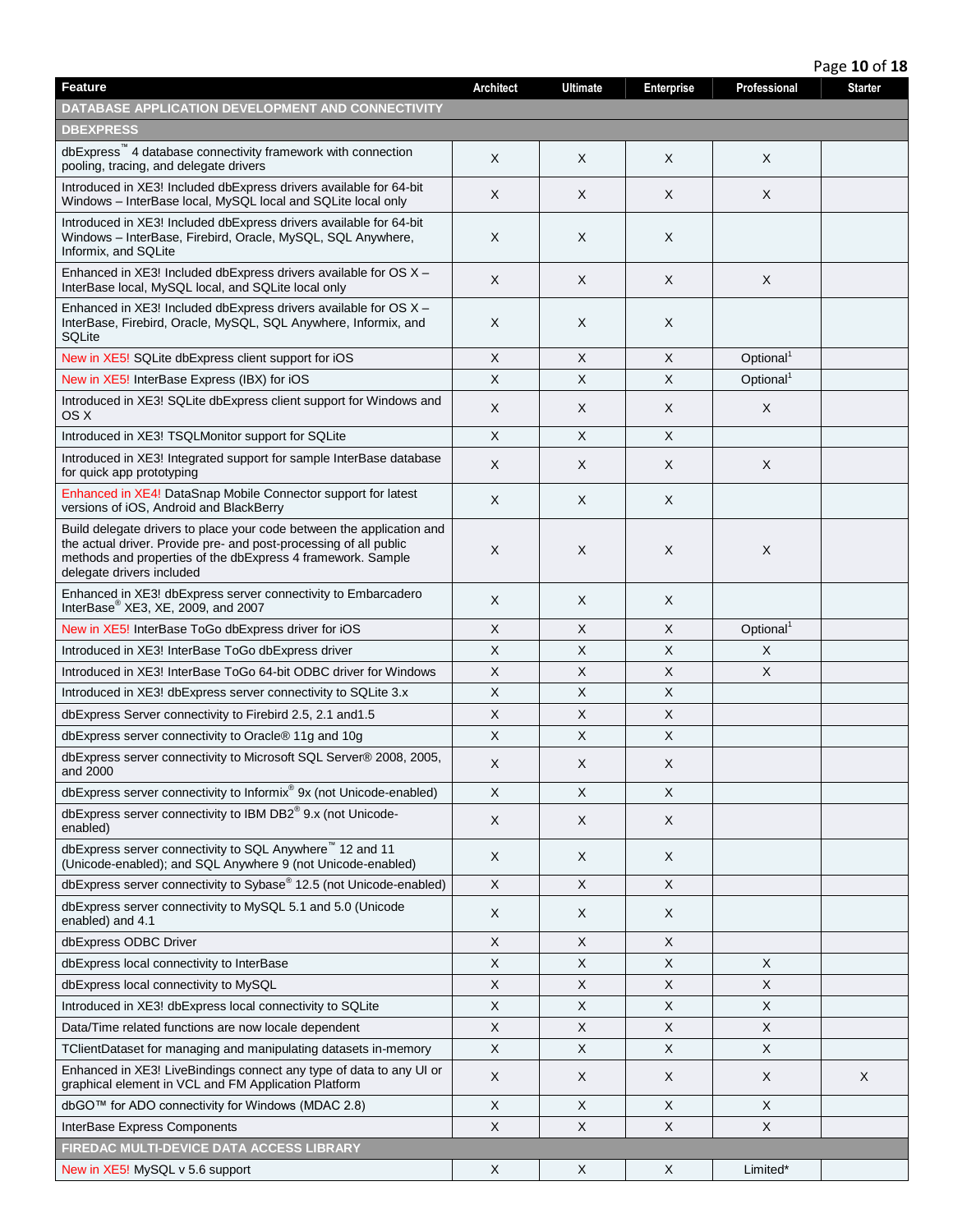Page **11** of **18**

| Feature                                                                                                                                                                                                                                                                                                   | <b>Architect</b> | <b>Ultimate</b> | Enterprise   | Professional          | <b>Starter</b> |
|-----------------------------------------------------------------------------------------------------------------------------------------------------------------------------------------------------------------------------------------------------------------------------------------------------------|------------------|-----------------|--------------|-----------------------|----------------|
| New in XE5! InterBase encryption connection options                                                                                                                                                                                                                                                       | X                | X               | X            | Limited*              |                |
| New in XE5! Support for Oracle 11.2                                                                                                                                                                                                                                                                       | X                | $\times$        | $\mathsf{X}$ | Optional <sup>2</sup> |                |
| Enhanced in XE5! Data Access components for Windows and OS X                                                                                                                                                                                                                                              | X                | X               | X            | X                     |                |
| New in XE5! Data Access components for iOS                                                                                                                                                                                                                                                                | X                | X               | X            | Optional <sup>1</sup> |                |
| Enhanced in XE5! Windows and OS X enterprise database support,<br>including MySQL, Microsoft SQL Server, Oracle Database, InterBase,<br>PostgreSQL, Sybase SQL Anywhere, Microsoft Access, IBM DB2<br>Server, Firebird, Advantage Database                                                                | X                | X               | $\times$     | Optional <sup>2</sup> |                |
| Introduced in XE4! Source code of the included database drivers                                                                                                                                                                                                                                           | X                | X               | $\sf X$      | Optional <sup>2</sup> |                |
| New in XE5! iOS mobile database support, including SQLite,<br>InterBase ToGo and IBLite                                                                                                                                                                                                                   | X                | X               | $\times$     | Optional <sup>1</sup> |                |
| New in XE5! Support for local databases, including Microsoft Access<br>database, SQLite database, InterBase ToGo / IBLite, InterBase on<br>localhost, MySQL Embedded, MySQL Server on localhost,<br>Advantage Database local engine, PostgreSQL on localhost, Firebird<br>Embedded, Firebird on localhost | X                | X               | X            | $\times$              |                |
| Enhanced in XE5! Comprehensive support for SQLite v3+ database,<br>including "smart" data type recognition                                                                                                                                                                                                | X                | X               | X            | X                     |                |
| Enhanced in XE5! Easy to use TDataSet descendant classes                                                                                                                                                                                                                                                  | X                | X               | X            | X                     |                |
| Enhanced in XE5! Unified Data Access API                                                                                                                                                                                                                                                                  | X                | $\times$        | X            | X                     |                |
| Enhanced in XE5! Comprehensive support for InterBase v6+,<br>including multiple transactions                                                                                                                                                                                                              | X                | X               | $\times$     | Limited*              |                |
| Introduced in XE4! FireDAC clients for DataSnap                                                                                                                                                                                                                                                           | $\mathsf X$      | X               | X            | Optional <sup>2</sup> |                |
| Enhanced in XE5! High-performance in-memory dataset                                                                                                                                                                                                                                                       | X                | X               | X            | $\times$              |                |
| Enhanced in XE5! FireDAC source code                                                                                                                                                                                                                                                                      | $\mathsf X$      | $\mathsf{X}$    | $\mathsf X$  | Limited*              |                |
| Introduced in XE4! Live Data Window mode enabling fast bi-<br>directional navigation through large datasets                                                                                                                                                                                               | X                | X               | X            | X                     |                |
| Introduced in XE4! Array Data Manipulation Language (DML)<br>command execution and Command Batches for batch applications<br>and for minimizing network traffic                                                                                                                                           | X                | $\times$        | $\times$     | Limited*              |                |
| Introduced in XE4! Direct support for asynchronous command<br>execution, command execution timeout, and command execution<br>canceling                                                                                                                                                                    | X                | $\mathsf X$     | $\sf X$      | X                     |                |
| Introduced in XE4! Cached updates mode with ability to track<br>correlated changes for several datasets with cascading updates                                                                                                                                                                            | X                | $\sf X$         | $\sf X$      | X                     |                |
| Introduced in XE4! Full support for auto-incrementing fields, including<br>those based on generators and table triggers                                                                                                                                                                                   | X                | X               | X            | X                     |                |
| Introduced in XE4! SQL dialect abstraction through FireDAC escape<br>sequences, conditional statements and macros                                                                                                                                                                                         | Χ                | Χ               | X            | Limited*              |                |
| Introduced in XE4! Data type unification with flexible and adjustable<br>data type mapping                                                                                                                                                                                                                | X                | X               | X            | X                     |                |
| Enhanced in XE5! Easy to use TFDMemTable - in-memory dataset,<br>highly compatible with TClientDataSet                                                                                                                                                                                                    | X                | X               | X            | X                     |                |
| Enhanced in XE5! DataSnap client support for HTTP, HTTPS and<br>TCP/IP protocols and authentication                                                                                                                                                                                                       | $\times$         | $\sf X$         | $\times$     | Optional <sup>2</sup> |                |
| Introduced in XE4! Local SQL with heterogeneous SQL commands to<br>TDataSet's, full SQLite SQL dialect support, ad-hoc TDataSet lookup                                                                                                                                                                    | X                | X               | X            | X                     |                |
| <sup>1</sup> Available with purchase of FireDAC Client/Server Pack for Professional                                                                                                                                                                                                                       |                  |                 |              |                       |                |
| * Limited in Professional edition                                                                                                                                                                                                                                                                         |                  |                 |              |                       |                |
| <b>DATASNAP MULTI-TIER</b>                                                                                                                                                                                                                                                                                |                  |                 |              |                       |                |
| Create multi-tier database applications with DataSnap. Create middle<br>tier application servers and connect to them from thin clients. Place<br>business rules and write stored procedure code in C++Builder on the<br>middle tier.                                                                      | X                | X               | X            |                       |                |
| Deploy DataSnap servers to Amazon EC2                                                                                                                                                                                                                                                                     | X                | X               | X            |                       |                |
| HTTPS support in stand-alone DataSnap Applications                                                                                                                                                                                                                                                        | $\pmb{\times}$   | $\sf X$         | $\mathsf{X}$ |                       |                |
| DataSnap server ability to terminate socket connection                                                                                                                                                                                                                                                    | X                | X               | X            |                       |                |
| CommunicationTimeout for HTTP protocol                                                                                                                                                                                                                                                                    | X                | X               | X            |                       |                |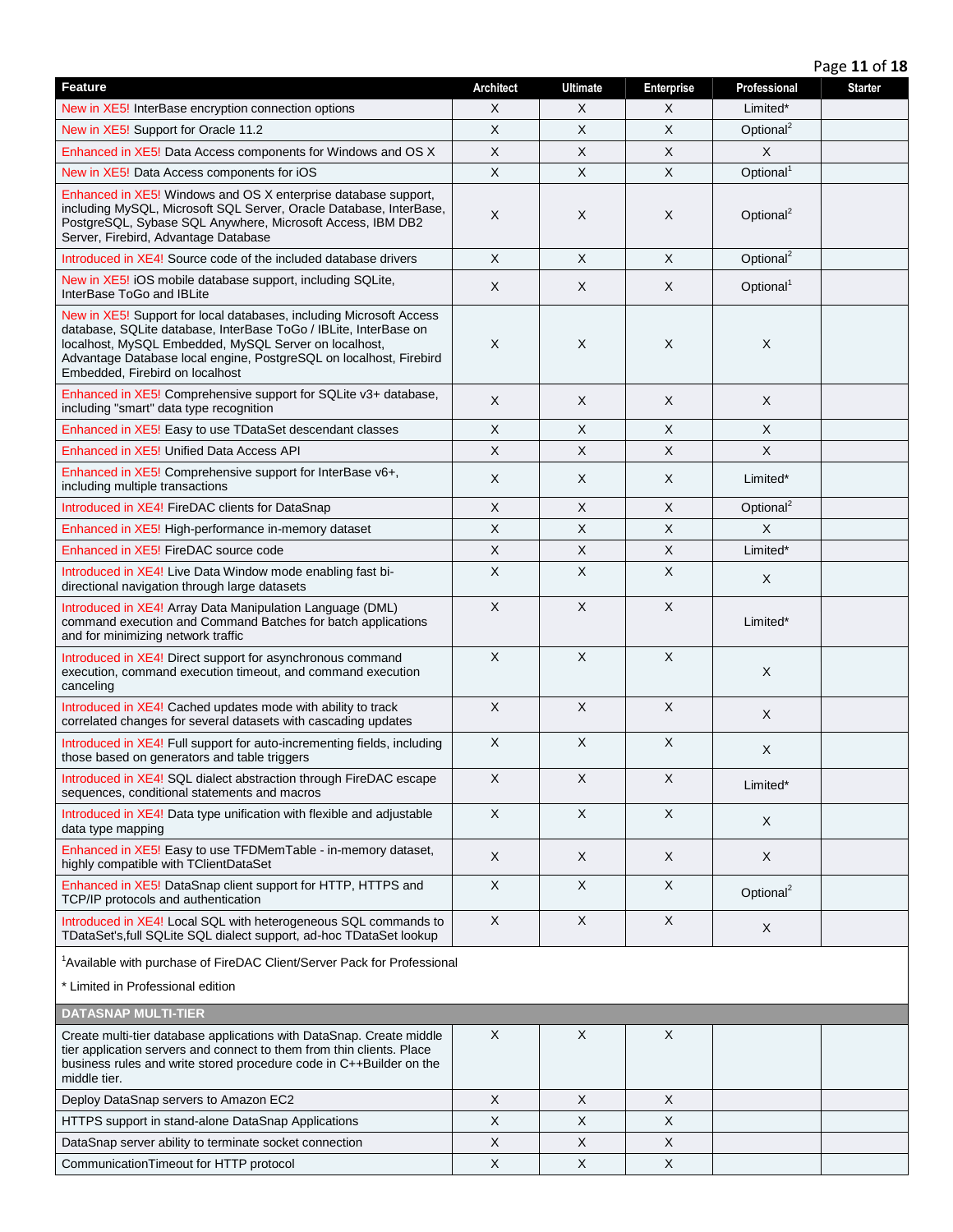Page **12** of **18**

| <b>Feature</b>                                                                                                                                                                                                                                                                                                                                                       | <b>Architect</b>          | <b>Ultimate</b> | Enterprise                | Professional          | <b>Starter</b> |
|----------------------------------------------------------------------------------------------------------------------------------------------------------------------------------------------------------------------------------------------------------------------------------------------------------------------------------------------------------------------|---------------------------|-----------------|---------------------------|-----------------------|----------------|
| JavaScript Minification with dispatching                                                                                                                                                                                                                                                                                                                             | X                         | X               | X                         |                       |                |
| Heavyweight callbacks support broadcasting to specific callbacks                                                                                                                                                                                                                                                                                                     | X                         | X               | X                         |                       |                |
| RoleItem has Exclude list                                                                                                                                                                                                                                                                                                                                            | X                         | X               | X                         |                       |                |
| Callback channel events for servers and clients                                                                                                                                                                                                                                                                                                                      | X                         | X               | X                         |                       |                |
| DataSnap REST server support for multiple Callback Tunnels                                                                                                                                                                                                                                                                                                           | X                         | Χ               | X                         |                       |                |
| Session Events for TCP/IP Protocol                                                                                                                                                                                                                                                                                                                                   | $\sf X$                   | X               | $\mathsf X$               |                       |                |
| KeepAlive support for TCP transport component                                                                                                                                                                                                                                                                                                                        | $\boldsymbol{\mathsf{X}}$ | X               | X                         |                       |                |
| Object support in DataSnap sessions                                                                                                                                                                                                                                                                                                                                  | X                         | X               | X                         |                       |                |
| Monitor and control connections                                                                                                                                                                                                                                                                                                                                      | X                         | X               | X                         |                       |                |
| Allow changing of JSON result format in REST calls                                                                                                                                                                                                                                                                                                                   | $\boldsymbol{\mathsf{X}}$ | X               | $\boldsymbol{\mathsf{X}}$ |                       |                |
| Allow query parameters in REST calls and store them                                                                                                                                                                                                                                                                                                                  | X                         | X               | X                         |                       |                |
| Proxy information support for HTTP connections                                                                                                                                                                                                                                                                                                                       | $\boldsymbol{\mathsf{X}}$ | X               | X                         |                       |                |
| Identify client connection information (IP address and protocol, and<br>application name for HTTP)                                                                                                                                                                                                                                                                   | $\times$                  | X               | X                         |                       |                |
| New ServerMethods give complete control over functionality of<br>middle tier. Call procedures from server as if the code were right on<br>the client. Continue to use familiar IAppServer interface while<br>expanding power of application servers. No COM dependencies in<br>new DataSnap framework and now with TJSonValue pairs making it<br>easier to pass data | X                         | X               | X                         |                       |                |
| Improved Session events for increased simplicity of a multi-tier<br>implementation                                                                                                                                                                                                                                                                                   | $\times$                  | X               | X                         |                       |                |
| DataSnap wizards from the Object Gallery to make server and client<br>creation even easier                                                                                                                                                                                                                                                                           | X                         | X               | X                         |                       |                |
| Added support for REST(ful) interface and exposure from the Server                                                                                                                                                                                                                                                                                                   | $\times$                  | X               | X                         |                       |                |
| Support for REST client proxy generation                                                                                                                                                                                                                                                                                                                             | $\boldsymbol{\mathsf{X}}$ | X               | X                         |                       |                |
| DataSnap Server Proxy generation for Delphi, C++, JavaScript, and<br>PHP                                                                                                                                                                                                                                                                                             | $\times$                  | X               | X                         |                       |                |
| Added support for HTTP and HTTPS communication protocol beyond<br>the local DataSnap (TCP/IP) approach                                                                                                                                                                                                                                                               | $\times$                  | X               | X                         |                       |                |
| Added HTTP tunneling support for client code outside the firewall                                                                                                                                                                                                                                                                                                    | X                         | X               | X                         |                       |                |
| Added Filter support for encryption and compression over-the-wire                                                                                                                                                                                                                                                                                                    | $\boldsymbol{\mathsf{X}}$ | X               | $\times$                  |                       |                |
| Included new encryption PC1 and compression filters now included<br>for quick enablement.                                                                                                                                                                                                                                                                            | $\times$                  | X               | X                         |                       |                |
| Heavyweight callbacks for enhanced client/server communications<br>and notifications                                                                                                                                                                                                                                                                                 | X                         | Х               | X                         |                       |                |
| Added support for publishing DataSnap server through the<br>WebBroker approach                                                                                                                                                                                                                                                                                       | $\times$                  | X               | X                         |                       |                |
| Added lightweight Callbacks                                                                                                                                                                                                                                                                                                                                          | X                         | X               | X                         |                       |                |
| New XE5! TClientDataSet support for iOS                                                                                                                                                                                                                                                                                                                              | $\boldsymbol{\mathsf{X}}$ | X               | X                         | Optional <sup>1</sup> |                |
| Royalty Free! MIDAS/DataSnap multi-tier deployment license                                                                                                                                                                                                                                                                                                           | X                         | X               | X                         |                       |                |
| MIDAS/DataSnap multi-tier development license - no deployment                                                                                                                                                                                                                                                                                                        | X                         | X               | X                         |                       |                |
| MIDAS.DLL source code included                                                                                                                                                                                                                                                                                                                                       | X                         | X               | X                         | X                     |                |
| ClientDataSet support for OS X                                                                                                                                                                                                                                                                                                                                       | X                         | X               | X                         | X                     |                |
| ClientDataSet support for 64-bit Windows                                                                                                                                                                                                                                                                                                                             | X                         | X.              | X                         | X                     |                |
| New in XE5! DataSnap clients for iOS                                                                                                                                                                                                                                                                                                                                 | X                         | X               | X                         |                       |                |
| Introduced in XE3! MyBase XML in memory dataset support                                                                                                                                                                                                                                                                                                              | $\boldsymbol{\mathsf{X}}$ | X               | $\mathsf X$               | X                     | X              |
| DATASNAP DESKTOP CLIENT CONNECTORS                                                                                                                                                                                                                                                                                                                                   |                           |                 |                           |                       |                |
| Windows 32-bit                                                                                                                                                                                                                                                                                                                                                       | X                         | X.              | X                         |                       |                |
| Introduced in XE3! Windows 64-bit                                                                                                                                                                                                                                                                                                                                    | $\boldsymbol{\mathsf{X}}$ | X               | X                         |                       |                |
| OS X                                                                                                                                                                                                                                                                                                                                                                 | $\mathsf X$               | X               | X                         |                       |                |
| <b>DATASNAP WEB CLIENT CONNECTORS</b>                                                                                                                                                                                                                                                                                                                                |                           |                 |                           |                       |                |
| Simple REST / JavaScript                                                                                                                                                                                                                                                                                                                                             | $\times$                  | X               | X                         |                       |                |
| DATASNAP MOBILE CLIENT CONNECTORS                                                                                                                                                                                                                                                                                                                                    |                           |                 |                           |                       |                |
| Enhanced in XE4! Apple iOS (iPhone, iPad, iPod Touch) 5.1 and 6.x                                                                                                                                                                                                                                                                                                    | X                         | X               | X                         |                       |                |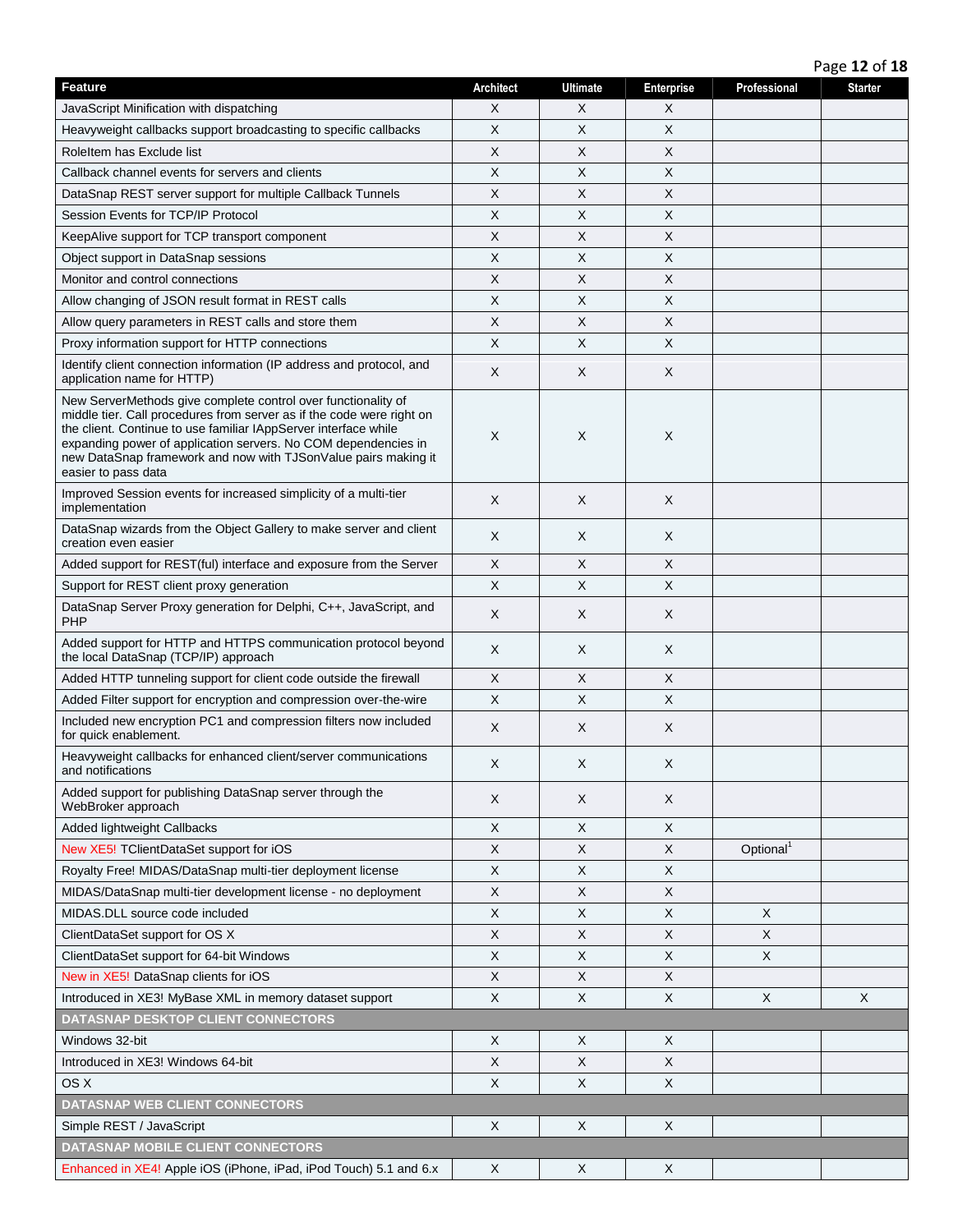Page **13** of **18**

| Feature                                                                                            | <b>Architect</b> | <b>Ultimate</b> | <b>Enterprise</b> | Professional          | <b>Starter</b> |
|----------------------------------------------------------------------------------------------------|------------------|-----------------|-------------------|-----------------------|----------------|
| <b>RIM BlackBerry</b>                                                                              | X                | X               | X                 |                       |                |
| <b>Windows Phone 7</b>                                                                             | X                | $\times$        | $\times$          |                       |                |
| Enhanced in XE3! Android Gingerbread, Ice Cream Sandwich, and<br>Jelly Bean                        | X                | X               | X                 |                       |                |
| <b>DATABASE TOOLS</b>                                                                              |                  |                 |                   |                       |                |
| Data Explorer optimized to add and manage database connections<br>and browse database schema       | X                | X               | X                 | X                     |                |
| Drag and Drop from the dbExpress node in the Data Explorer into<br>VCL Forms to speed development  | X                | X               | X                 | X                     |                |
| SQL console views for running queries and viewing results on any<br>dbExpress 4 supported database | X                | Χ               | X                 | X                     |                |
| Navigate to Delphi and C++Builder code-based stored procedures<br>from Data Explorer               | X                | X               | X                 | X                     |                |
| <b>INCLUDED DATABASES</b>                                                                          |                  |                 |                   |                       |                |
| Introduced in XE3! InterBase XE3 Developer Edition - up to 20 users<br>and 80 logical connections  | X                | X               | X                 | X                     |                |
| New in XE5! InterBase IBLite for iOS with unlimited deployment<br>license                          | X                | Χ               | X                 | Optional <sup>1</sup> |                |
| Introduced in XE3! InterBase ToGo Test Deployment License                                          | X                | X               | X                 | X                     |                |
| Borland Database Engine (32-bit) for dBASE and Paradox                                             | X                | X               | X                 | X                     |                |
| <b>CLOUD SUPPORT</b>                                                                               |                  |                 |                   |                       |                |
| Ability to connect to Windows Azure                                                                | X                | Χ               | $\times$          | Χ                     |                |
| Ability to manipulate Windows Azure blobs, queues, and tables                                      | X                | X               | X                 | X                     |                |
| MetaData support for TAzureQueueManagement                                                         | X                | $\times$        | X                 | X                     |                |
| ContinuationToken support for Azure Table                                                          | X                | Χ               | X                 | Χ                     |                |
| Amazon Simple Storage Service API                                                                  | X                | X               | X                 | X                     |                |
| Amazon Queue Service API                                                                           | X                | $\times$        | X                 | X                     |                |
| Amazon SimpleDB API                                                                                | X                | X               | X                 | X                     |                |
| Deploy to Amazon EC2                                                                               | X                | X               | X                 | X                     |                |
| Deploy to Windows Azure                                                                            | X                | $\times$        | $\times$          | X                     |                |
| <b>REST CLIENT LIBRARY</b>                                                                         |                  |                 |                   |                       |                |
| REST Client Library for simplified invocation of REST services                                     | X                | Χ               | X                 | X                     |                |
| Authorization support including Basic Authentication, Plan<br>Authentication, OAuth1, OAuth2       | X                | X               | X                 | X                     |                |
| TRestClient, TRestRequest, and TRestResponse components                                            | X                | X               | X                 | X                     |                |
| REST Debugger tool for testing REST calls and their parameters                                     | X                | X               | X                 | X                     |                |
| <b>PROFILING with AQtime 7 Standard</b>                                                            |                  |                 |                   |                       |                |
| AQtime 7 Standard for RAD Studio integrated plug-in                                                | X                | X               | X                 | X                     |                |
| Support for 32 bit applications                                                                    | X                | X               | X                 | Χ                     |                |
| Performance and function timing profiling                                                          | X                | X               | X                 | Χ                     |                |
| Parent / child contribution analysis                                                               | X                | X               | X                 | Χ                     |                |
| Analysis of memory and resource allocation and leaks                                               | X                | X               | X                 | X                     |                |
| Code coverage                                                                                      | X                | X               | X                 | X                     |                |
| <b>Exception tracing</b>                                                                           | X                | X               | X                 | X                     |                |
| Selective profiling using profiling areas                                                          | $\mathsf X$      | X               | X                 | X                     |                |
| FILE COMPARE with Beyond Compare Text Compare                                                      |                  |                 |                   |                       |                |
| Beyond Compare Text Compare integration                                                            | X                | X               | X                 | X                     |                |
| Compare and edit the contents of files with syntax highlighting                                    | X                | X               | X                 | X                     |                |
| Ignore changes in whitespace and comments                                                          | X                | X               | $\times$          | X                     |                |
| Print reports of differences or save them as HTML or plain                                         | X                | X               | X                 | X                     |                |
| Filter display to only show differences, optionally with a few lines of<br>context                 | X                | X               | $\times$          | X                     |                |
| Built-in support for Delphi, C++, HTML, DFMs, and more                                             | X                | X               | $\mathsf X$       | X                     |                |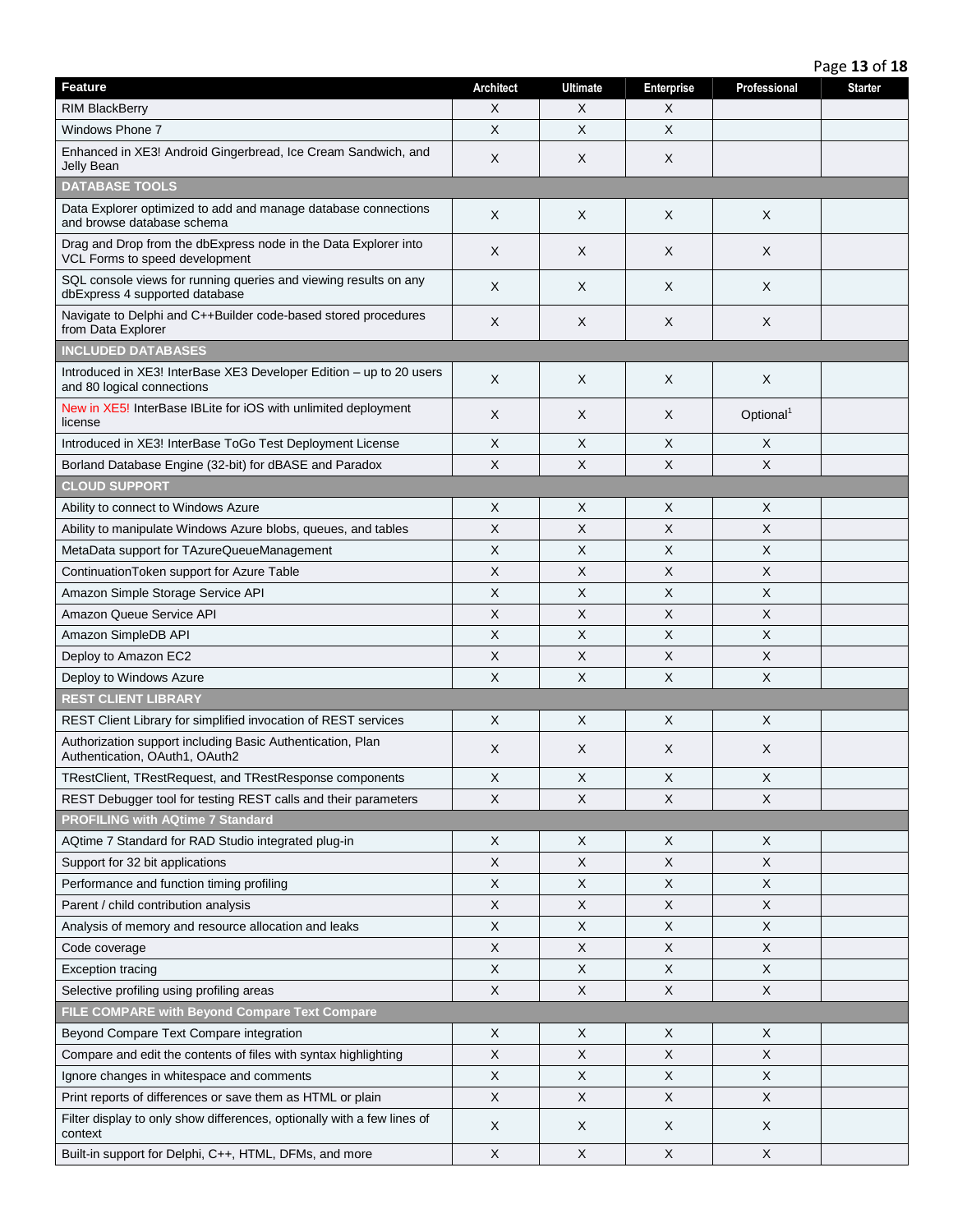Adds a "Compare" menu to the IDE's "Edit" menu and Project Manager, with commands to compare against previous revisions, other editor tabs, and original files  $\mathsf{X}$  |  $\mathsf{X}$  |  $\mathsf{X}$  |  $\mathsf{X}$ Automatically configured for both differences and merges from the  $\begin{vmatrix} x & 1 & 1 \end{vmatrix}$  x  $\begin{vmatrix} x & 1 & 1 \end{vmatrix}$  x  $\begin{vmatrix} x & 1 & 1 \end{vmatrix}$  x  $\begin{vmatrix} x & 1 & 1 \end{vmatrix}$  x  $\begin{vmatrix} x & 1 & 1 \end{vmatrix}$ **LOGGING with CodeSite Express** Raize Software CodeSite Express Integration provides advanced Raize Software CodeSite Express integration provides advanced  $X = \begin{bmatrix} X & 0 \end{bmatrix}$  X X X X X Log all kinds of information without data conversions including strings, numbers, dates & times and even objects, string lists, exceptions, and much more  $\mathsf{X}$  |  $\mathsf{X}$  |  $\mathsf{X}$  |  $\mathsf{X}$ Log information from application code (including recursive functions and multiple threads) without interrupting program execution or causing side effects  $\mathsf{X}$  |  $\mathsf{X}$  |  $\mathsf{X}$  |  $\mathsf{X}$ Emphasize important logging information through a variety of  $\begin{vmatrix} x & y \end{vmatrix}$  and  $\begin{vmatrix} x & y \end{vmatrix}$  and  $\begin{vmatrix} x & y \end{vmatrix}$  and  $\begin{vmatrix} x & y \end{vmatrix}$  and  $\begin{vmatrix} x & y \end{vmatrix}$  and  $\begin{vmatrix} x & y \end{vmatrix}$  and  $\begin{vmatrix} x & y \end{vmatrix}$  and  $\begin{vmatrix$ Send logging messages to a CodeSite Log File for later review or to the CodeSite Live Viewer for real-time analysis, or to both simultaneously  $\mathsf{X}$  |  $\mathsf{X}$  |  $\mathsf{X}$  |  $\mathsf{X}$ Utilize the extensive analysis tools in the CodeSite Viewers to Utilize the extensive analysis tools in the CodeSite Viewers to  $X = \begin{bmatrix} X & 0 & 0 \end{bmatrix}$  X X X X X X Filter message logs by application name, process id, thread name, Pricer message logs by application name, process id, thread name,  $X = \begin{bmatrix} X & X \\ Y & \end{bmatrix}$  X X X X Quickly organize the message log into multiple views by using the Quickly organize the message log into multiple views by using the  $X = \begin{bmatrix} X & 0 \end{bmatrix}$   $X = \begin{bmatrix} X & 0 \end{bmatrix}$   $X = \begin{bmatrix} X & 0 \end{bmatrix}$   $X = \begin{bmatrix} X & 0 \end{bmatrix}$ Control the amount of logging information generated by using additional CodeSite loggers with their own Category instead of relying on arbitrary logging levels  $\mathsf{X}$  |  $\mathsf{X}$  |  $\mathsf{X}$  |  $\mathsf{X}$ Record method calls to add call stack structure to the message log  $\begin{vmatrix} x \\ y \end{vmatrix}$  X  $\begin{vmatrix} x \\ x \end{vmatrix}$  X  $\begin{vmatrix} x \\ x \end{vmatrix}$  X IP\*Works! COMMUNICATION COMPONENTS The full version of /n software's IP\*Works! components – A comprehensive suite of components for Internet communications including more than 40 individual components covering every major Internet Protocol.  $\mathsf{X}$  |  $\mathsf{X}$  |  $\mathsf{X}$  |  $\mathsf{X}$ Royalty free commercial components for Internet development including ATOM, CalDAV, FileMailer, FTP, HTMLMailer, HTTP, ICMPPort, IMAP, IPDaemon, IPInfo, IPMonitor, IPPOrt, JSON, LDAP, Mcast, MIME, MX, NetClock, NetCode, NetDial, NNTP, Ping, POP, RCP, REST, Rexec, Rshell, RSS, SMPP, SNPP, SOAP, Syslog, Telnet, TFTP, TraceRoute, UDPPort, WebDav, WebForm, WebUpload, Whois, XMLp, and XMPP  $\mathsf{X}$  |  $\mathsf{X}$  |  $\mathsf{X}$  |  $\mathsf{X}$ Components are easy to use, with a uniform, intuitive, and extensible design <sup>X</sup> <sup>X</sup> <sup>X</sup> <sup>X</sup> Components share common interfaces across platforms and technologies <sup>X</sup> <sup>X</sup> <sup>X</sup> <sup>X</sup> Components are fast, robust, and reliable with minimal resource  $\text{computation}$   $X = \begin{bmatrix} X & 0 & 0 & 0 \\ 0 & 0 & 0 & 0 \\ 0 & 0 & 0 & 0 \\ 0 & 0 & 0 & 0 \\ 0 & 0 & 0 & 0 \\ 0 & 0 & 0 & 0 \\ 0 & 0 & 0 & 0 \\ 0 & 0 & 0 & 0 \\ 0 & 0 & 0 & 0 \\ 0 & 0 & 0 & 0 \\ 0 & 0 & 0 & 0 \\ 0 &$ Components are lightweight and have no dependencies on external libraries <sup>X</sup> <sup>X</sup> <sup>X</sup> <sup>X</sup> Detailed reference documentation, hundreds of sample applications, Detailed reference documentation, nundreds of sample applications,  $\begin{vmatrix} x & y \\ x & x \end{vmatrix}$  x  $\begin{vmatrix} x & y \\ x & x \end{vmatrix}$  x  $\begin{vmatrix} x & y \\ x & x \end{vmatrix}$  x  $\begin{vmatrix} x & y \\ x & y \end{vmatrix}$ **TeeChart CHARTING COMPONENTS** TeeChart Standard – reporting and graphing component set  $\begin{vmatrix} x \\ y \end{vmatrix}$  x  $\begin{vmatrix} x \\ x \end{vmatrix}$  x  $\begin{vmatrix} x \\ y \end{vmatrix}$  X **FastReport REPORTING SOLUTIONS** FastReport VCL 4 RAD Edition reporting tool  $\begin{vmatrix} x \\ y \end{vmatrix}$  X  $\begin{vmatrix} x \\ x \end{vmatrix}$  X  $\begin{vmatrix} x \\ x \end{vmatrix}$  X Exports to popular formats (PDF, RTF, HTML, BMP, JPEG, TIFF, GIF, TXT, CSV) <sup>X</sup> <sup>X</sup> <sup>X</sup> <sup>X</sup> Grouping with drill-downs  $\begin{vmatrix} x & y \\ y & x \end{vmatrix}$  X  $\begin{vmatrix} x & y \\ x & y \end{vmatrix}$  X  $\begin{vmatrix} x & y \\ x & y \end{vmatrix}$ Caching of the big reports(uses less memory) X X X X Six levels in master-detail-subdetail relation  $\begin{vmatrix} x \\ y \end{vmatrix}$  x  $\begin{vmatrix} x \\ x \end{vmatrix}$  x  $\begin{vmatrix} x \\ x \end{vmatrix}$  X

**Feature Architect Ultimate Enterprise Professional Starter**

Page **14** of **18**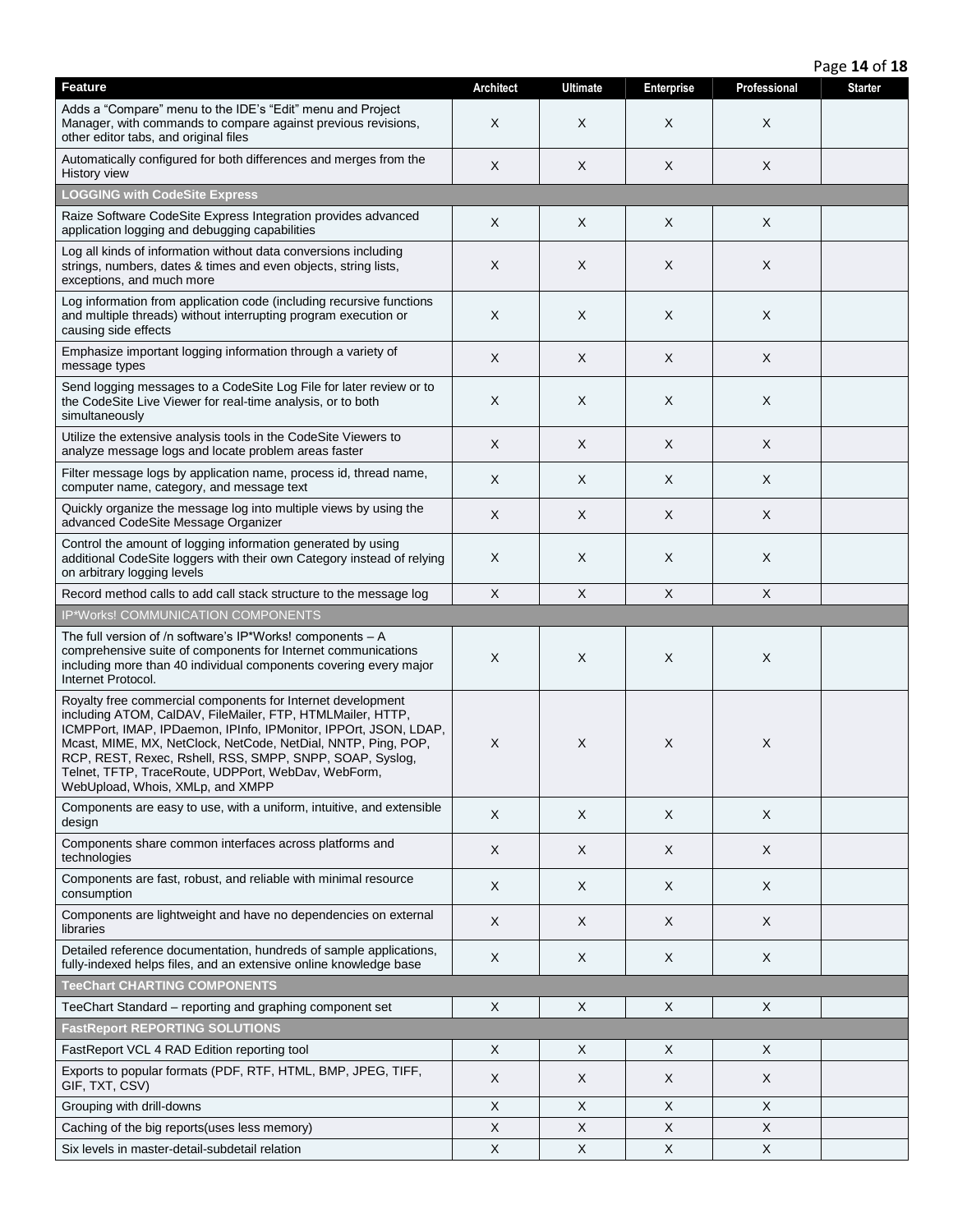|                                                                                                                                                                                        |                  |                 |                           |                       | Page 15 of 18  |
|----------------------------------------------------------------------------------------------------------------------------------------------------------------------------------------|------------------|-----------------|---------------------------|-----------------------|----------------|
| <b>Feature</b>                                                                                                                                                                         | <b>Architect</b> | <b>Ultimate</b> | <b>Enterprise</b>         | Professional          | <b>Starter</b> |
| <b>DOCUMENTATION TOOLS</b>                                                                                                                                                             |                  |                 |                           |                       |                |
| ADDITIONAL COMPONENTS AND TOOLS                                                                                                                                                        |                  |                 |                           |                       |                |
| glyFX Icon Library - Embarcadero Edition                                                                                                                                               | X                | X               | X                         | X                     |                |
| <b>XML AND SOAP WEB SERVICES</b>                                                                                                                                                       |                  |                 |                           |                       |                |
| <b>WSDL External Schema support</b>                                                                                                                                                    | X                | X               | X                         | X                     |                |
| XML Transformation Tools and Components to easily build data<br>exchanges between XML and datasets                                                                                     | X                | X               | X                         |                       |                |
| Easily create Win32 and XML/SOAP Web Services                                                                                                                                          | X                | $\times$        | $\times$                  | X                     |                |
| SOAP runtime support for optional and unbounded elements                                                                                                                               | X                | X               | X                         | X                     |                |
| SOAP features updated to support Amazon, eBay, MapPoint, and<br>more                                                                                                                   | X                | X               | X                         | X                     |                |
| <b>Build server-side SOAP Web Services</b>                                                                                                                                             | X                | X               | X                         | X                     |                |
| Enhanced in XE5! SOAP Clients for iOS                                                                                                                                                  | X                | X               | X                         | X                     |                |
| Support for SOAP 1.2 clients                                                                                                                                                           | X                | X               | X                         | X                     |                |
| <b>WEB APPLICATION DEVELOPMENT</b>                                                                                                                                                     |                  |                 |                           |                       |                |
| <b>INTRAWEB</b>                                                                                                                                                                        |                  |                 |                           |                       |                |
| Enhanced in XE3! IntraWeb XIV - RAD Web Application framework,<br><b>Personal Edition</b>                                                                                              |                  |                 |                           | X                     |                |
| Enhanced in XE3! IntraWeb XIV - RAD Web Application framework,<br><b>Standard Edition</b>                                                                                              | X                | X               | X                         |                       |                |
| Integrated Page Mode                                                                                                                                                                   | X                | X               | X                         | X                     |                |
| <b>RSS Feeds</b>                                                                                                                                                                       | X                | X               | X                         | X                     |                |
| Static content                                                                                                                                                                         | X                | $\times$        | $\times$                  | X                     |                |
| <b>URL Mapping</b>                                                                                                                                                                     | X                | X               | X                         | X                     |                |
| Standalone deployment                                                                                                                                                                  | X                | X               | X                         | Χ                     |                |
| <b>Windows Service Deployment</b>                                                                                                                                                      | X                | X               | X                         |                       |                |
| Concurrent session limit                                                                                                                                                               |                  |                 |                           | X                     |                |
| Unlimited concurrent session limit                                                                                                                                                     | X                | X               | $\times$                  |                       |                |
| <b>Application Mode</b>                                                                                                                                                                | X                | X               | X                         | X                     |                |
| Code based Authentication                                                                                                                                                              | X                | $\times$        | $\times$                  | X                     |                |
| Session time out limit of 20 minutes                                                                                                                                                   | X                | X               | $\times$                  | X                     |                |
| <b>INTERNET DIRECT (INDY)</b>                                                                                                                                                          |                  |                 |                           |                       |                |
| New in XE5! Indy for iOS                                                                                                                                                               | X                | X               | X                         | Optional <sup>1</sup> |                |
| Internet Direct (INDY) components with more than 120 Internet<br>protocols and Internet standards including TCP, UDP, ICMP, SMTP,<br>POP3, IMAP4, HTTP, NNTP, FTP, IPv6, and much more | X                | X               | X                         | X                     | X              |
| Introduced in XE3! INDY component libraries for Win64                                                                                                                                  | X                | X               | $\times$                  | X                     |                |
| INDY component libraries for OS X                                                                                                                                                      | X                | $\mathsf{X}$    | $\times$                  | X                     |                |
| <b>COM/DCOM SUPPORT</b>                                                                                                                                                                |                  |                 |                           |                       |                |
| Introduced in XE3! ActiveX for Win64                                                                                                                                                   | X                | X               | $\times$                  | X                     |                |
| Import .NET assemblies as COM objects in Win32 VCL applications                                                                                                                        | X                | X               | X                         | X                     | X              |
| DCOM support                                                                                                                                                                           | X                | X               | $\boldsymbol{\mathsf{X}}$ | X                     |                |
| Legacy support for DataSnap/MIDAS COM/DCOM based multi-tier<br>database application framework                                                                                          | X                | X               | X                         |                       |                |
| Advanced Type Library Editor now manages IDL, making COM<br>development completely transparent.                                                                                        | X                | X               | X                         | X                     |                |
| History Manager supports IDL, with automatic multi-level file backups,<br>file differencing and restore                                                                                | X                | X               | X                         | X                     |                |
| Support for Automation Object event handling                                                                                                                                           | X                | X               | $\times$                  | X                     |                |
| <b>COM Object Wizard</b>                                                                                                                                                               | X                | X               | X                         | X                     |                |
| Microsoft ActiveX® Control Data binding                                                                                                                                                | X                | X               | $\times$                  | X                     | X              |
| Import COM servers as components to develop visually                                                                                                                                   | X                | X               | X                         | X                     |                |
| No dependency on the ATL libraries for C++Builder ActiveX support                                                                                                                      | X                | $\mathsf{X}$    | $\times$                  | X                     | X              |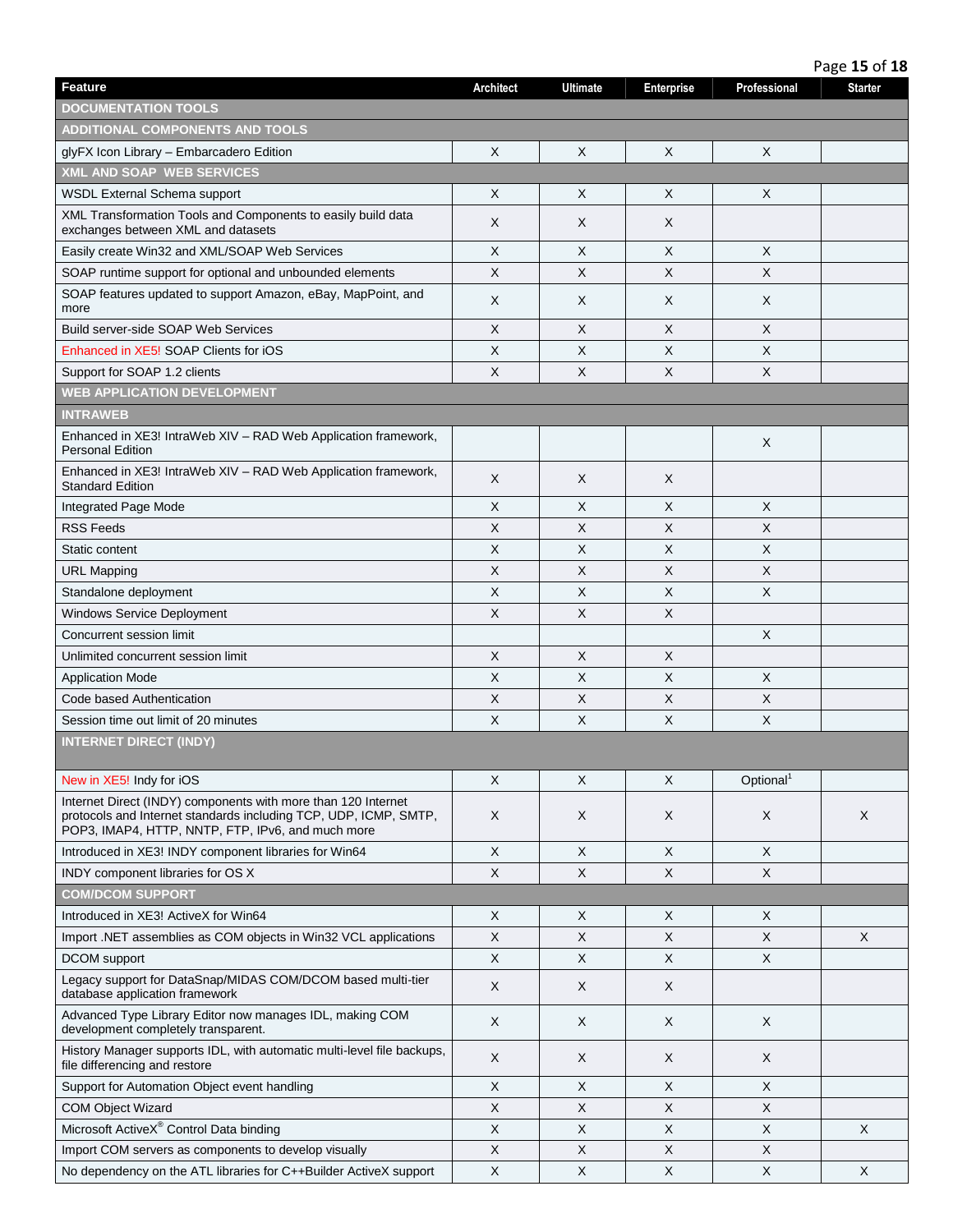|                                                                                                                                                                                                                                                                   | Page 16 of 18             |                 |                           |              |                |  |  |  |
|-------------------------------------------------------------------------------------------------------------------------------------------------------------------------------------------------------------------------------------------------------------------|---------------------------|-----------------|---------------------------|--------------|----------------|--|--|--|
| <b>Feature</b>                                                                                                                                                                                                                                                    | <b>Architect</b>          | <b>Ultimate</b> | <b>Enterprise</b>         | Professional | <b>Starter</b> |  |  |  |
| <b>VISUAL COMPONENT LIBRARY (VCL)</b>                                                                                                                                                                                                                             |                           |                 |                           |              |                |  |  |  |
| Introduced in XE3! VCL support for Win64                                                                                                                                                                                                                          | X                         | X               | X                         | X            |                |  |  |  |
| Introduced in XE3! VCL Metropolis Project Templates (blank, grid,<br>split layout)                                                                                                                                                                                | X                         | X               | X                         | X            | X              |  |  |  |
| Introduced in XE3! VCL Metropolis styles for XP, Vista, Windows 7,<br>and Windows 8                                                                                                                                                                               | X                         | X               | X                         | Χ            | X              |  |  |  |
| Introduced in XE3! VCL style support for Ribbon controls                                                                                                                                                                                                          | X                         | X               | X                         | X            | X              |  |  |  |
| Introduced in XE3! Easy one-click Metropolis VCL form converter                                                                                                                                                                                                   | X                         | X               | $\boldsymbol{\mathsf{X}}$ | X            | X              |  |  |  |
| VCL Form Designer to visually build native Windows applications                                                                                                                                                                                                   | X                         | X               | $\boldsymbol{\mathsf{X}}$ | X            | X              |  |  |  |
| VCL source code to extend and debug components                                                                                                                                                                                                                    | X                         | X               | X                         | X            |                |  |  |  |
| VCL Styles: Create VCL applications with enhanced GUI                                                                                                                                                                                                             | X                         | X               | X                         | X            | X              |  |  |  |
| Professional looking custom styles such as the Graphite series for<br>VCL                                                                                                                                                                                         | X                         | X               | X                         | X            | X              |  |  |  |
| Create your own custom styles with the VCL Style Designer                                                                                                                                                                                                         | X                         | $\mathsf{X}$    | X                         | X            | X              |  |  |  |
| Integrated gesturing framework with multi-OS support for Windows 8,<br>7, Vista, and XP                                                                                                                                                                           | X                         | X               | $\times$                  | X            | X              |  |  |  |
| Gesture Designer enables full control of all gesture design and<br>interaction                                                                                                                                                                                    | X                         | X               | X                         | X            | X              |  |  |  |
| Gesture components (TGestureListView, TGesturePreview,<br>TGestureRecorder) to build gesture creation and management into<br>VCL based applications                                                                                                               | X                         | X               | $\times$                  | X            | X              |  |  |  |
| Enhanced in XE5! Interactive multi-touch gestures for panning,<br>zooming, and rotating (requires multi-touch enabled OS)                                                                                                                                         | $\times$                  | X               | $\sf X$                   | X            | X              |  |  |  |
| TTouchKeyboard a virtual keyboard for enhanced non-keyboard<br>interface interactions that support multiple locales and languages                                                                                                                                 | X                         | X               | X                         | X            | X              |  |  |  |
| Ability to easily change languages and all TWinControls respond to<br>the change                                                                                                                                                                                  | X                         | X               | X                         | X            | X              |  |  |  |
| Enhanced in XE5! Ribbon Controls components for creating Microsoft<br>Office style ribbon interfaces including ribbon, ribbon application<br>menu bar, combobox, toolbar and tips                                                                                 | X                         | X               | X                         | X            | X              |  |  |  |
| New VCL Components: TCategoryPanelGroup, TButtonedEdit,<br>TLinkLabel, TBalloonHint                                                                                                                                                                               | X                         | X               | $\times$                  | X            | X              |  |  |  |
| Enhancements to existing controls: TButton, TEdit, TProgressBar,<br>TListView, TTreeView, TRichEdit, TImageList                                                                                                                                                   | X                         | X               | X                         | Χ            | X              |  |  |  |
| Theming support for TGrid descendants                                                                                                                                                                                                                             | X                         | X               | $\mathsf X$               | X            | X              |  |  |  |
| Full support for PNG image format in TImage and TImageList                                                                                                                                                                                                        | X                         | X               | $\mathsf X$               | X            | X              |  |  |  |
| Icons can be assigned to Bitmaps                                                                                                                                                                                                                                  | $\boldsymbol{\mathsf{X}}$ | X               | $\boldsymbol{\mathsf{X}}$ | X            | X              |  |  |  |
| Support for Windows Imaging Component (WIC) including JPEG,<br>TIFF, GIF, PNG, BMP, and HD Photo image formats. RAW camera<br>formats (such as NRW, NEF, CRW, CR2, RW2, ARW, SR2, SRF,<br>ORF, PEF, and DNG) also supported with manufacturer supplied<br>codecs. | X                         | X               | X                         | X            | X              |  |  |  |
| TImageList now supports all graphics formats contained in TImage                                                                                                                                                                                                  | X                         | X               | $\sf X$                   | X            | $\times$       |  |  |  |
| Import Component wizard to import a type library, ActiveX control or<br>NET Assembly                                                                                                                                                                              | X                         | X               | X                         | X            | X              |  |  |  |
| New Component wizard to create the unit for a new component                                                                                                                                                                                                       | X                         | X               | $\boldsymbol{\mathsf{X}}$ | X            | X              |  |  |  |
| Object-oriented, fully extensible and reusable component and<br>application architecture                                                                                                                                                                          | X                         | X               | X                         | X            | X              |  |  |  |
| Visual Form Inheritance and Form linking to reduce coding and<br>simplify maintenance                                                                                                                                                                             | X                         | X               | $\sf X$                   | X            | X              |  |  |  |
| Frames for building and reusing compound components                                                                                                                                                                                                               | X                         | X               | $\times$                  | X            | $\times$       |  |  |  |
| Object Repository for storing and reusing forms, Data Modules, and<br>experts                                                                                                                                                                                     | X                         | X               | X                         | X            | X              |  |  |  |
| Object Inspector to set component properties and events                                                                                                                                                                                                           | X                         | X               | $\times$                  | X            | X              |  |  |  |
| Windows Vista look and feel including Windows Aero glassing effects                                                                                                                                                                                               | X                         | X               | X                         | X            | X              |  |  |  |
| Support for Windows theming of applications                                                                                                                                                                                                                       | X                         | X               | $\times$                  | X            | X              |  |  |  |
| Standard components including frame, edit, menu, button, label,<br>checkbox, list box, combo box, panel and action list                                                                                                                                           | X                         | X               | X                         | X            | X              |  |  |  |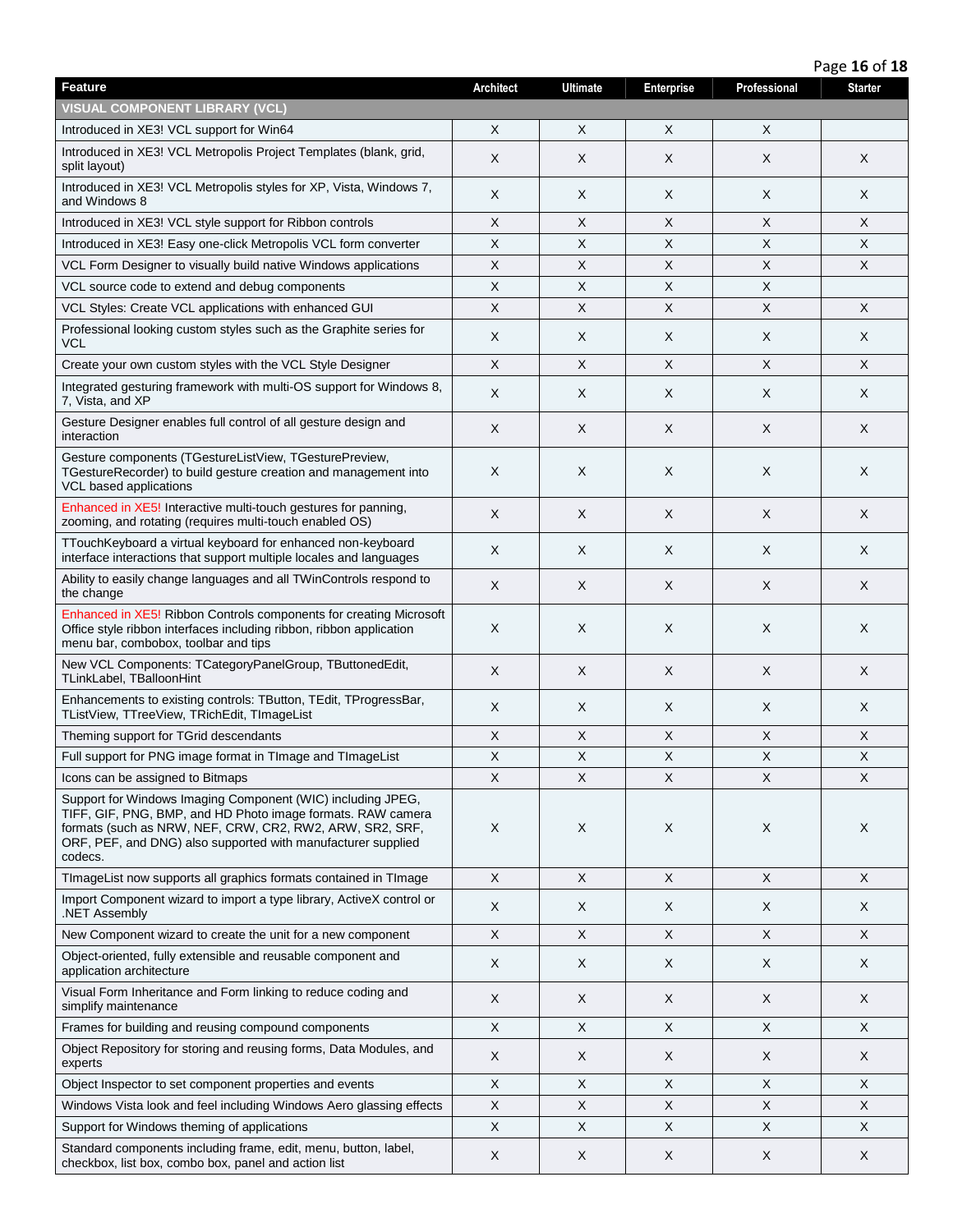|                                                                                                                                                                                                                                                                                                                                                                            |                           |                 |                   |              | Page 17 of 18             |
|----------------------------------------------------------------------------------------------------------------------------------------------------------------------------------------------------------------------------------------------------------------------------------------------------------------------------------------------------------------------------|---------------------------|-----------------|-------------------|--------------|---------------------------|
| <b>Feature</b>                                                                                                                                                                                                                                                                                                                                                             | <b>Architect</b>          | <b>Ultimate</b> | <b>Enterprise</b> | Professional | <b>Starter</b>            |
| Additional components including graphical buttons, image, shape,<br>scroll box, splitter, buttoned edit, tabs, panels, action toolbar, and<br>color map                                                                                                                                                                                                                    | X                         | X               | X                 | X            | X                         |
| Win32 components including page control, image list, rich edit,<br>progress bar, date time, calendar, toolbar, tree view and list view                                                                                                                                                                                                                                     | X                         | X               | X                 | X            | X                         |
| System components including timer, paint box, media player, OLE<br>container and DDE                                                                                                                                                                                                                                                                                       | X                         | X               | X                 | X            | X                         |
| Win 3.1 controls including tabbed notebook, file list box, directory list<br>box, drive combo box, filter combo box and db lookup                                                                                                                                                                                                                                          | X                         | X               | X                 | X            | X                         |
| Dialog components including open, save, open/save picture,<br>open/save text, font, color, print, printer setup, find, replace and page<br>setup                                                                                                                                                                                                                           | X                         | X               | X                 | X            | X                         |
| Data Access Controls - datasource                                                                                                                                                                                                                                                                                                                                          | $\mathsf X$               | X               | X                 | X            | X                         |
| Data Access Controls including client dataset, dataset provider and<br>XML transform                                                                                                                                                                                                                                                                                       | X                         | X               | X                 | X            |                           |
| Data Controls including dbgrid, navigator, text, edit, memo, image,<br>listbox, combo box, checkbox, radiogroup, lookup and rich edit                                                                                                                                                                                                                                      | X                         | X               | X                 | X            | X                         |
| dbExpress components including SQL connection, SQL dataset, SQL<br>query, SQL Stored Proc, SQL table, SQL server method, SQL<br>monitor (not included in Professional) and simple dataset                                                                                                                                                                                  | X                         | Χ               | X                 | X            |                           |
| Internet components including web browser, dispatcher, page<br>producer, dataset, query, page, table, TCP client and server and XML<br>document                                                                                                                                                                                                                            | X                         | X               | X                 | X            |                           |
| Vista Dialog components including file open, file save and task                                                                                                                                                                                                                                                                                                            | $\boldsymbol{\mathsf{X}}$ | X               | X                 | X            | $\boldsymbol{\mathsf{X}}$ |
| DataSnap Client components including provider connection, DCOM<br>connection, socket connection, shared connection, local connection,<br>web connection, object broker and connection broker                                                                                                                                                                               | X                         | Χ               | X                 |              |                           |
| DataSnap Server components including TDSTCPServerTransport,<br>TDSProxyGenerator, TDSServerMetaDataProvider,<br>TDSConnectionMetaDataProvider, TDSRestConnection,<br>TDSRestMetaDataProvider, TDSHTTPWebDispatcher, TDSServer,<br>TDSServerClass, TDSHTTPService, TDSAuthenticationManager,<br>TDSClientCallbackChannelManager, and<br><b>TDSHTTPServiceFileDispatcher</b> | $\boldsymbol{\mathsf{X}}$ | X               | $\mathsf X$       |              |                           |
| Windows Azure components including AzureConnectionString,<br>AzureBlobManagement, AzureQueueManagment, and<br>AzureTableManagment                                                                                                                                                                                                                                          | X                         | X               | X                 | X            |                           |
| Sample components including gauge, color grid, spin button, spin<br>edit, directory outline and calendar                                                                                                                                                                                                                                                                   | X                         | X               | X                 | X            | X                         |
| Indy components with more than 120 Internet protocols and Internet<br>standards including TCP, UDP, ICMP, SMTP, POP3, IMAP4, HTTP,<br>NNTP, FTP, IPv6, and much more                                                                                                                                                                                                       | X                         | X               | X                 | X            | X                         |
| WebSnap components including adapters, values lists, dispatchers,<br>file service, sessions service, web user list and page producers                                                                                                                                                                                                                                      | X                         | X               | X                 | X            |                           |
| Web Services components including HTTP, SOAP, and WSDL                                                                                                                                                                                                                                                                                                                     | $\boldsymbol{\mathsf{X}}$ | X               | X                 | X            |                           |
| dbGo components including ADO connection, command, dataset,<br>table, query and stored procedure                                                                                                                                                                                                                                                                           | X                         | X               | X                 | X            |                           |
| IntraWeb components including Silverlight, Standard, Control,<br>Standard 3.2, WAP, Data, Client Side, Data 3.2, Data WAP                                                                                                                                                                                                                                                  | X                         | X               | X                 | X            |                           |
| TeeChart Standard components including chart, DBchart, dataset,<br>buttons, draw, combo and image                                                                                                                                                                                                                                                                          | X                         | X               | X                 | X            |                           |
| InterBase Express (IBX) components                                                                                                                                                                                                                                                                                                                                         | X                         | X               | $\sf X$           | X            |                           |
| <b>DATABASE APPLICATION DEVELOPMENT</b>                                                                                                                                                                                                                                                                                                                                    |                           |                 |                   |              |                           |
| Enhanced in XE3! Fast SQL database development, change<br>management, profiling, and tuning with DB PowerStudio <sup>®</sup> XE3,<br>Developer Edition                                                                                                                                                                                                                     |                           | X               |                   |              |                           |
| Rapid SQL to write high quality SQL code faster                                                                                                                                                                                                                                                                                                                            |                           | X               |                   |              |                           |
| DB Optimizer to visually tune SQL                                                                                                                                                                                                                                                                                                                                          |                           | X               |                   |              |                           |
| DB Change Manager to simplify database change management                                                                                                                                                                                                                                                                                                                   |                           | Χ               |                   |              |                           |